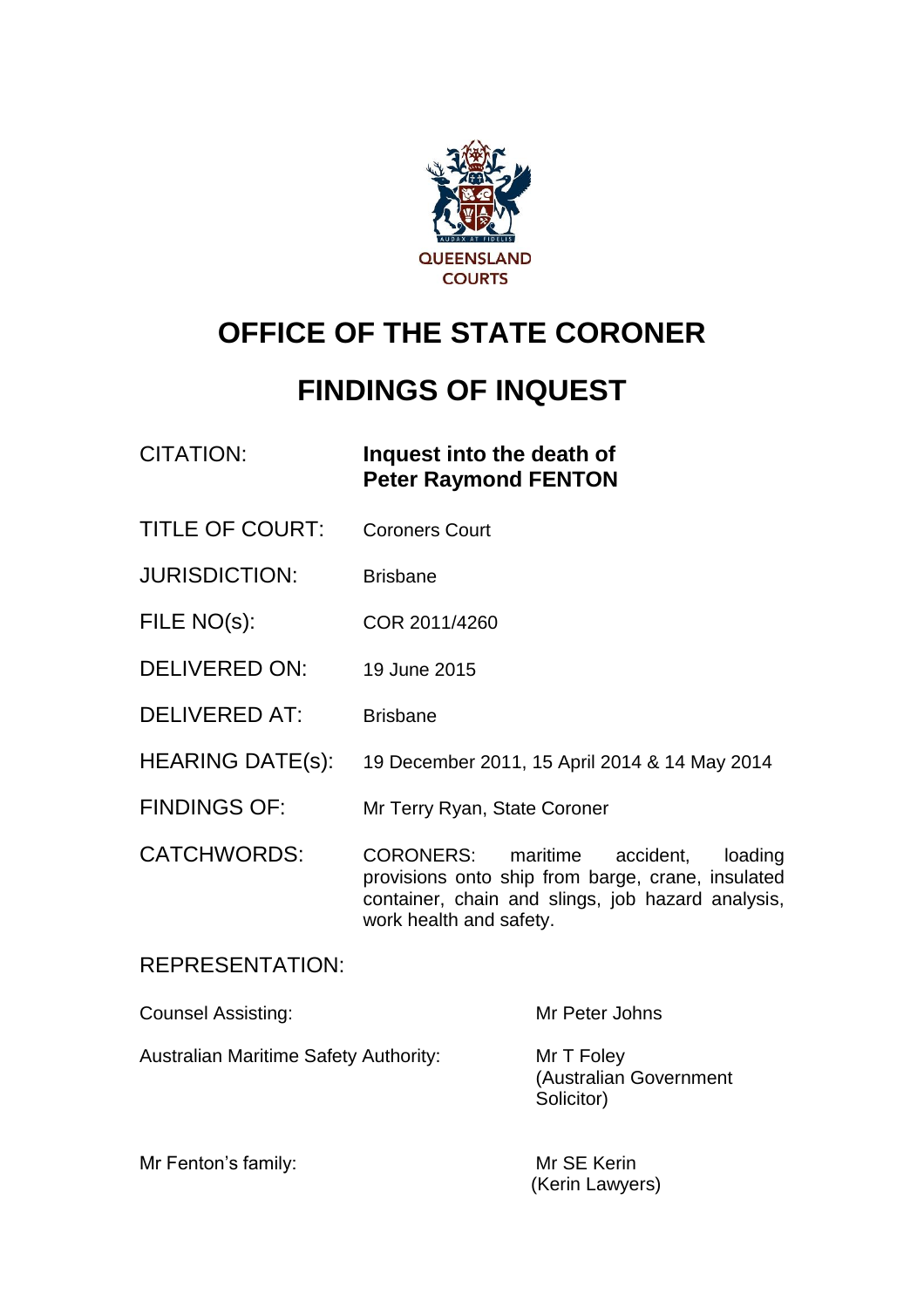| Bowen Tug and Barge Pty Ltd:                                                  | Mr A E Herbert<br>(Instructed by Hopgood and<br>Ganim) |
|-------------------------------------------------------------------------------|--------------------------------------------------------|
| Workplace Health and Safety Queensland,<br>Inspector Tollenaere and Dr Grigg: | Mr G Lee and Mr P Hurrey                               |
| BP Shipping and crew of the British Beech:                                    | Mr C Chowdhury (instructed<br>by Thynne & McCartney)   |
| Maritime Safety Queensland:                                                   | Ms K Philipson                                         |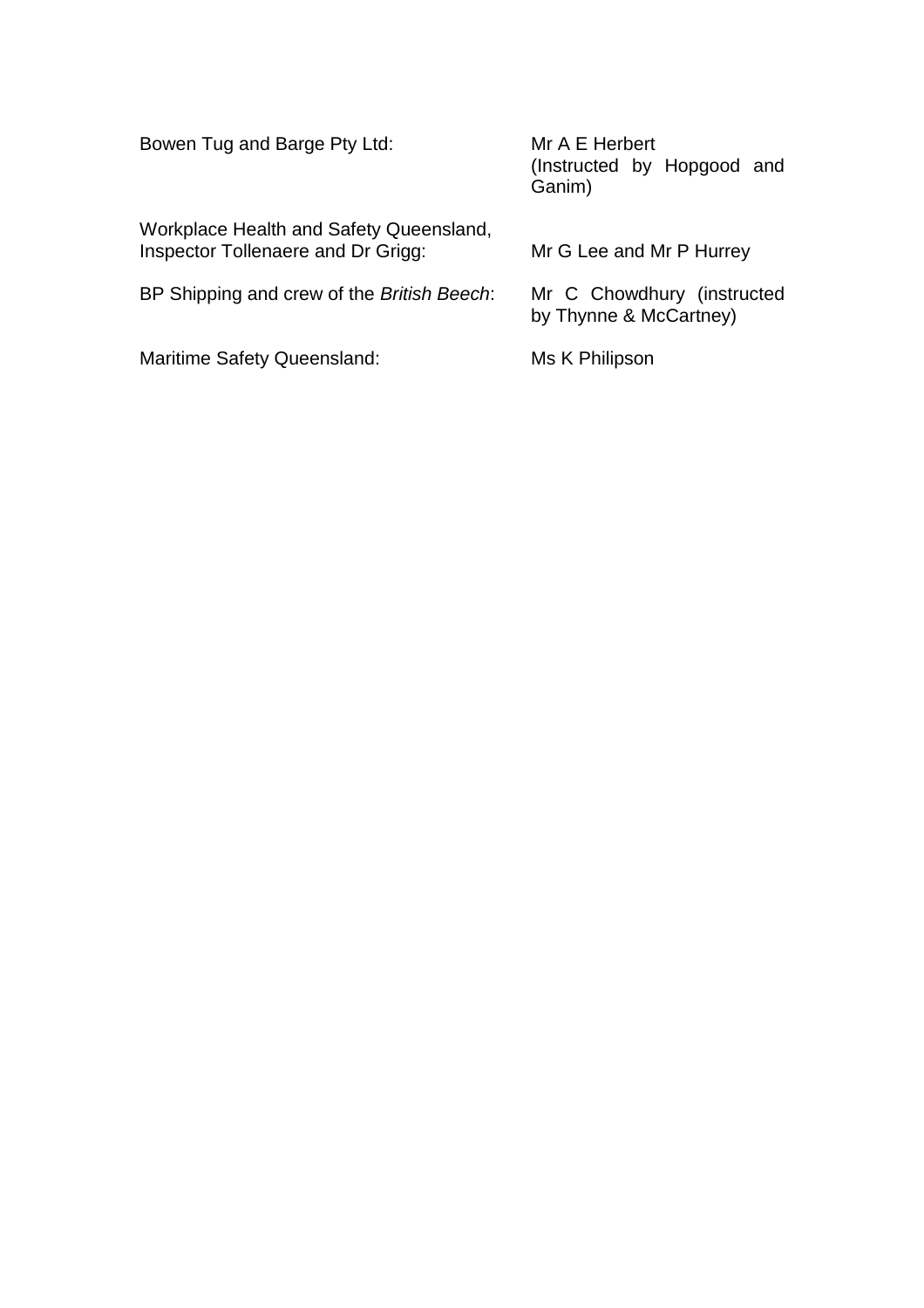## Contents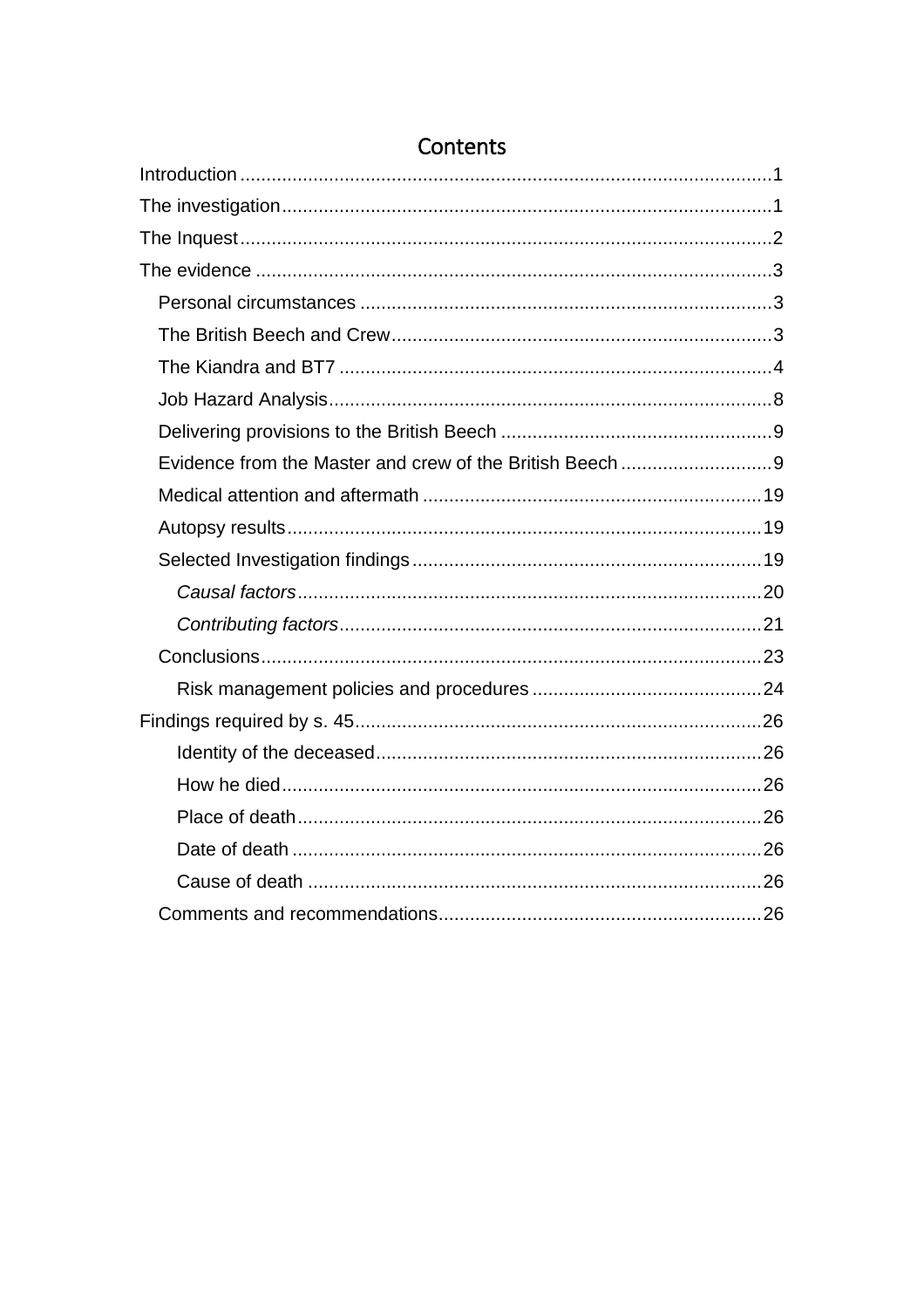## <span id="page-3-0"></span>**Introduction**

Peter Fenton was 67 years of age when he died on the afternoon of 15 December 2011. He had been working on and around boats for 52 years.

On 15 December 2011, Mr Fenton was the master of the tug, *Kiandra.* He had been engaged to provide stores to the *British Beech*, an oil tanker that was berthed at Pinkenba in Brisbane. The crew of the *British Beech* were unloading stores from an unpowered barge (BT7), which had been positioned alongside the port side of the ship by the *Kiandra*. The *British Beech* crew were using a provision crane located on the *British Beech's* port side deck.

At approximately 2:20pm on 15 December 2011, a large insulated plastic stores container was being returned from the ship to the barge. It came away from the slings that were used to support it and fell 12-13 metres to the barge below. Mr Fenton was directly below the falling container, which struck him causing severe chest, spinal and head injuries. Despite emergency efforts from his crew and ambulance paramedics he died from his injuries while being transported to hospital.

These findings set out the findings required by s. 45 (2) of the *Coroners Act 2003*; namely the identity of the deceased, when, where and how he died and what caused his death; and consider

- the adequacy of policy and procedures for the hoisting and return of provisions on both of the vessels involved and, more generally, on similar vessels in the Port of Brisbane;
- the extent to which those policies and procedures were followed; and
- whether any changes to procedures or policies could reduce the likelihood of deaths occurring in similar circumstances or otherwise contribute to public health and safety or the administration of justice.

## <span id="page-3-1"></span>**The investigation**

An investigation into the circumstances leading to the death of Mr Fenton was conducted by Workplace Health and Safety Queensland (WHSQ), Maritime Safety Queensland (MSQ), the Queensland Police Service (QPS), the Australian Maritime Safety Authority (AMSA) and the Australian Transport Safety Bureau (ATSB). The range of investigations reflects the complex matrix of Commonwealth and State laws that regulate safety in the environment in which Mr Fenton was working.

The first investigator to arrive at the scene was Kym Tollenaere from the agency then known as Workplace Health and Safety Queensland. She showed commendable initiative in gaining access to, and quickly interviewing, the key crew members of the *British Beech* involved in the incident.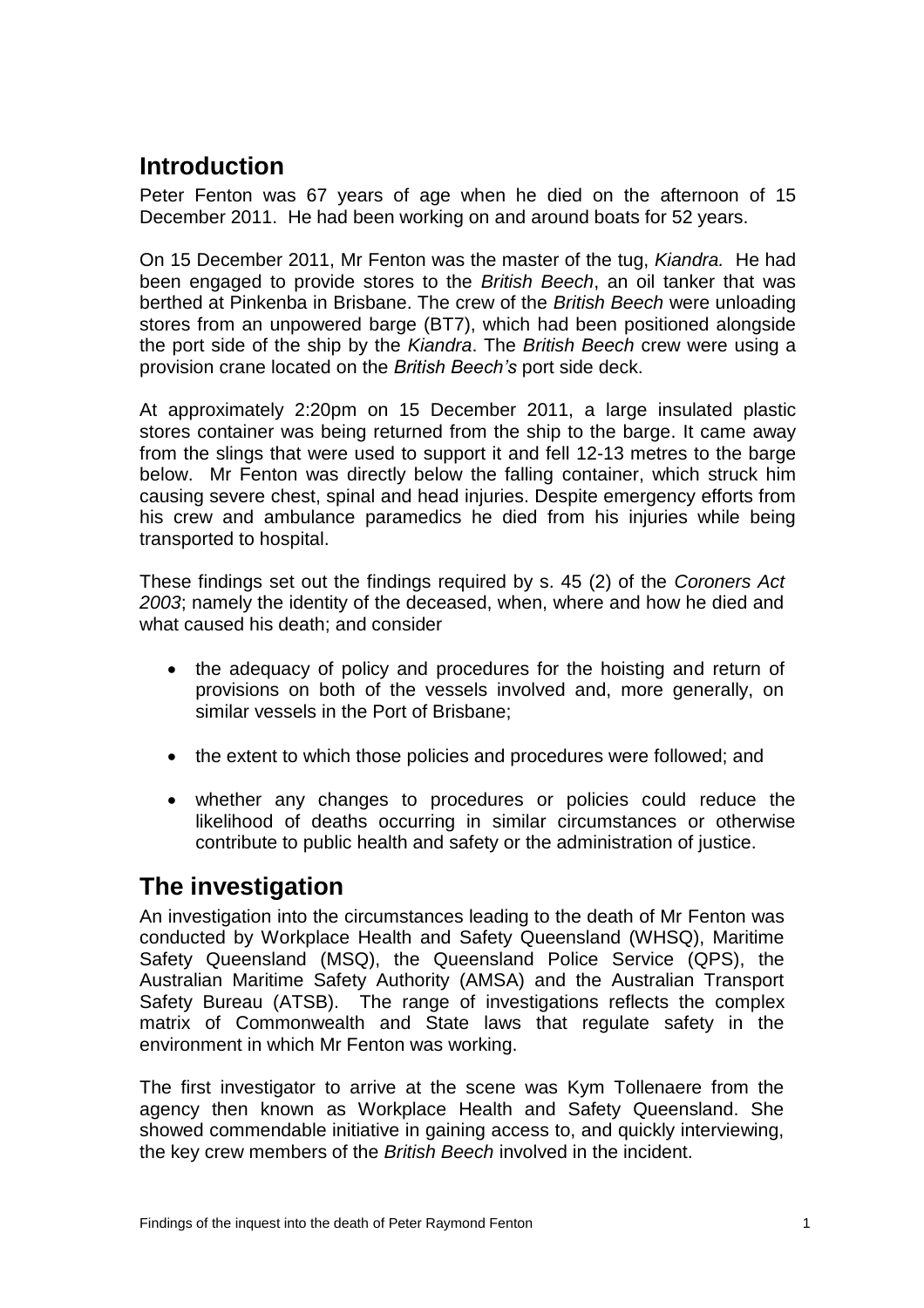AMSA took the lead role in the investigation with respect to the *British Beech*. WHSQ led the investigation with respect to the barge *BT7* and the tug *Kiandra* (both of which Mr Fenton was master).

MSQ took the role of reporting on the maritime incident and investigating regulatory compliance issues relating to the *Kiandra* and *BT7*. The MSQ investigation report submitted by Mr Servin is of particular note for its thoroughness, detail and helpful conclusions.

I am satisfied that all relevant information has been put before the court and I thank each of the investigating agencies involved for their co-operation and assistance.

## <span id="page-4-0"></span>**The Inquest**

As the *British Beech* was due to depart Brisbane shortly after Mr Fenton's death the inquest was commenced by the former State Coroner on 19 December 2011 to enable evidence to be taken from five members of the crew, including the captain. A view was also conducted by the State Coroner on the *British Beech* on 19 December 2011.

Mr Johns was appointed as Counsel Assisting and leave to appear was granted to the operator of the *British Beech* and several of its crew; the family of Mr Fenton; the operators of the *Kiandra* and *BT7,* and to some of the regulatory authorities charged with overseeing the regulation and investigation of maritime, workplace and/or transport related events.

Until the inquest was commenced (with some limited exception) the crew had exercised their right to claim privilege against potential self-incrimination and had not provided accounts of the relevant events to investigators. On 19 December 2011 the crew members called again claimed privilege and were directed to give oral evidence pursuant to s39(2) of the *Coroners Act 2003*.

Following this initial day of evidence each of the investigating agencies continued their investigations and ultimately submitted a report to the Office of the State Coroner.

The inquest resumed at Brisbane on 14 May 2014. All of the statements, records of interview, medical records, photographs and materials gathered during the investigation were tendered at the inquest. Oral evidence was heard from:

- 
- Craig Servin MSQ Compliance Investigator<br>• Kim Tollenaere WHSQ Investigator
- 
- WHSQ Investigator
- 
- Steven Cox Deckhand on the Kiandra
- Lyndsay Marquart Deckhand on the Kiandra
- Dr Frank Grigg Forensic engineer

I am satisfied that all the material necessary to make the requisite findings was placed before me at the inquest and I thank those given leave to appear for their assistance and helpful written submissions, which were provided after the conclusion of evidence.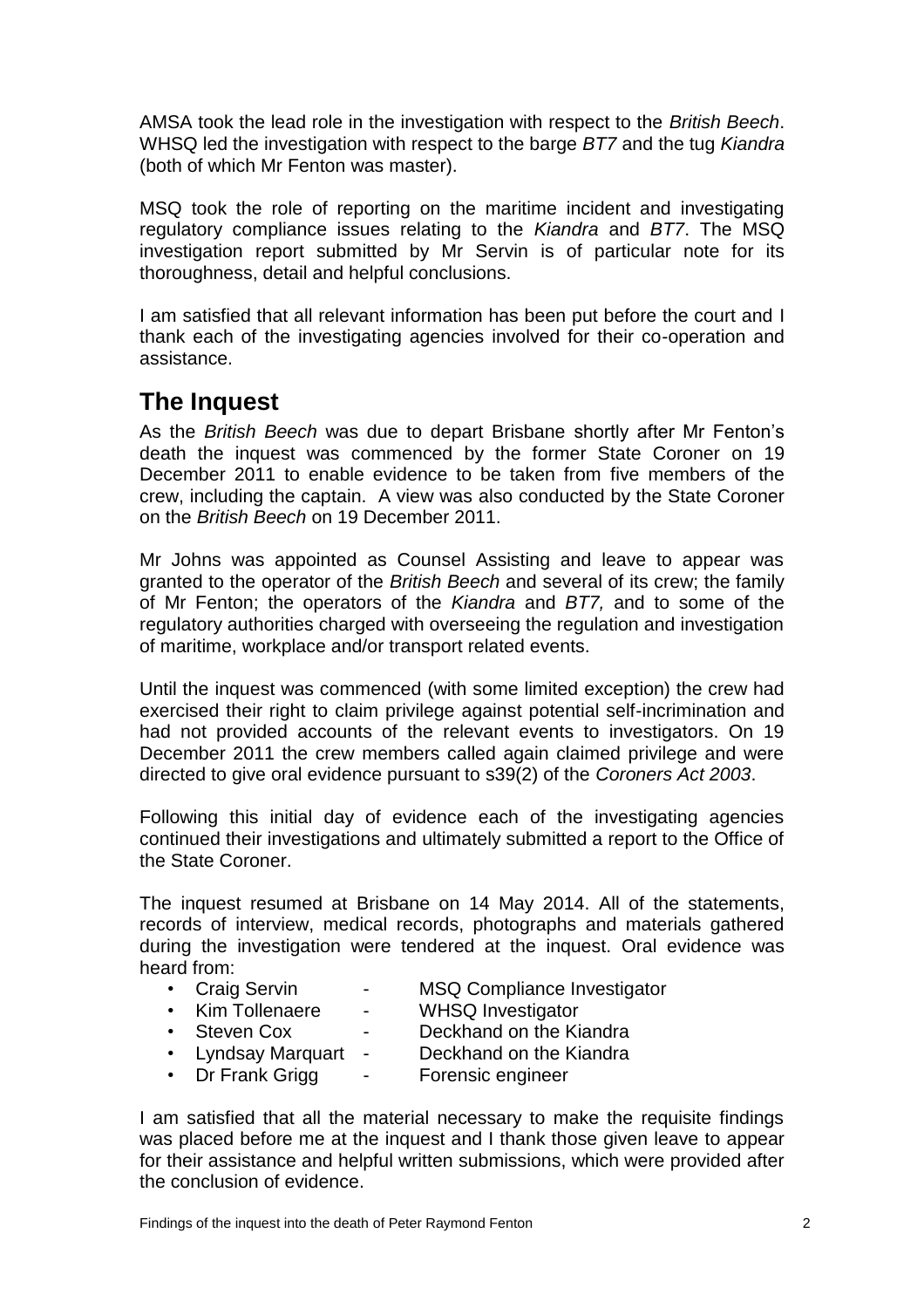## <span id="page-5-0"></span>**The evidence**

### <span id="page-5-1"></span>*Personal circumstances*

Peter Raymond Fenton was born on 11 December 1944 and was 67 years of age when he died. His maritime experience was extensive. He commenced work as a deckhand aboard ships in Moreton Bay at the age of 14 and continued in similar roles for the next 20 years. In 1964 Mr Fenton qualified as a master/engineer and from that time had been operating ships along the eastern Australian coast and as far north as Port Moresby.

Mr Fenton was a heroic figure during the 2011 Brisbane floods. Together with Doug Hislop he operated the tugboat, *Mavis*, to manoeuvre a 300-tonne slab of concrete of the Brisbane City Riverwalk that had been torn from it its foundations by the flooding river. Their efforts prevented the walkway from colliding with the Gateway Bridge, amid concerns that the Riverwalk could cause the bridge to collapse and damage other port infrastructure. He was awarded a posthumous commendation for bravery.

Mr Fenton held formal qualifications relevant to tug skippering and barge operations. These included a Queensland restricted master class 4 certificate of competency, a Queensland marine engine driver grade 1 certificate of competency and a slewing mobile crane operator's licence.

Mr Fenton commenced work with Bowen Tug and Barge (BTB) in 2000 and was employed by them as a master for the subsequent 11 years. He also held the role of Workplace Health and Safety Officer for BTB. It is clear that he was widely respected within his workplace and, properly, seen as a senior member of staff.

It is evident that Mr Fenton was loved, respected and now very much missed by his family, friends and colleagues. I extend to them my sincere condolences.



## <span id="page-5-2"></span>*The British Beech and Crew*

Figure 1.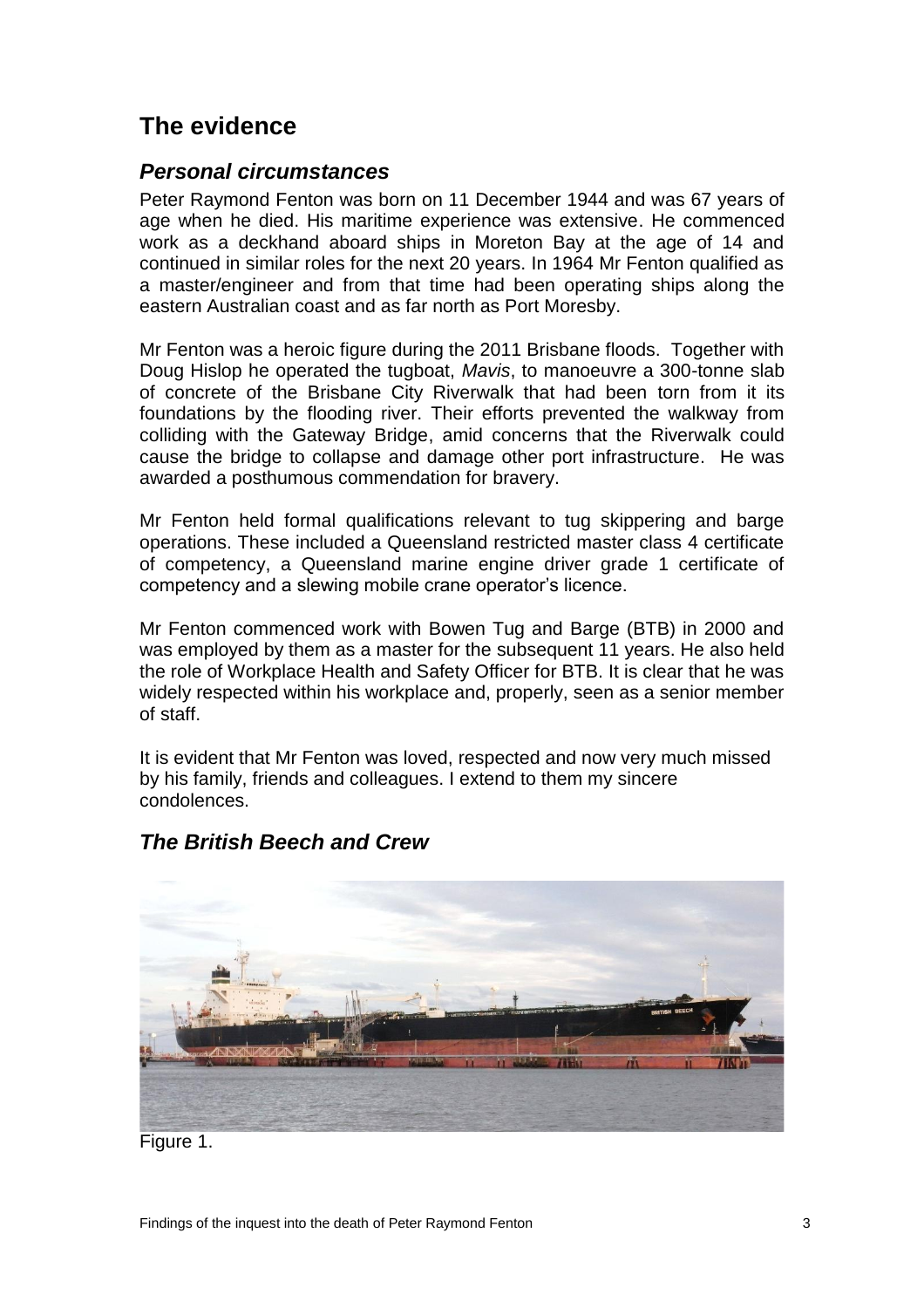The *British Beech* (Figure 1) is an oil tanker that was built in 2003 by the Tsuneishi shipyard in Japan. It has an overall length of 240.5 m, a breadth of 42.0 m and a deadweight of 106,138 tonnes at a summer draught of 14.85  $m<sup>1</sup>$ 

At the time of Mr Fenton's death, the *British Beech* was managed and operated by BP Shipping, United Kingdom (UK). On 15 December 2011 it was moored at the BP Terminal at Luggage Point on the northern bank of the Brisbane River and within the Port of Brisbane.

The master of the ship was Umesh Dalvi, an Indian national with more than 20 years maritime experience. He told the court that the *British Beech* had a crew of 25 Indian nationals and had arrived in Brisbane on the afternoon of 14 December 2011 after sailing from Malaysia.

Umesh Dalvi held an Indian master's certificate of competency, which was issued in 1998. He had sailed with various companies as master and chief mate and had also worked as a marine superintendent. This was his third assignment on board the *British Beech* and he had joined the ship around five weeks before 15 December 2011.

## <span id="page-6-0"></span>*The Kiandra and BT7*



#### Figure 2

BTB was a business providing a range of marine and marine support services. BTB was the trading name for a group of associated companies. Significant for these findings, BTB was the owner as at 15 December 2011 (via two associated companies) of the tug *Kiandra* and the dumb barge *BT7*. The business was operated primarily from a depot at Murarrie.

<sup>1</sup> Exhibit G4

Findings of the inquest into the death of Peter Raymond Fenton 4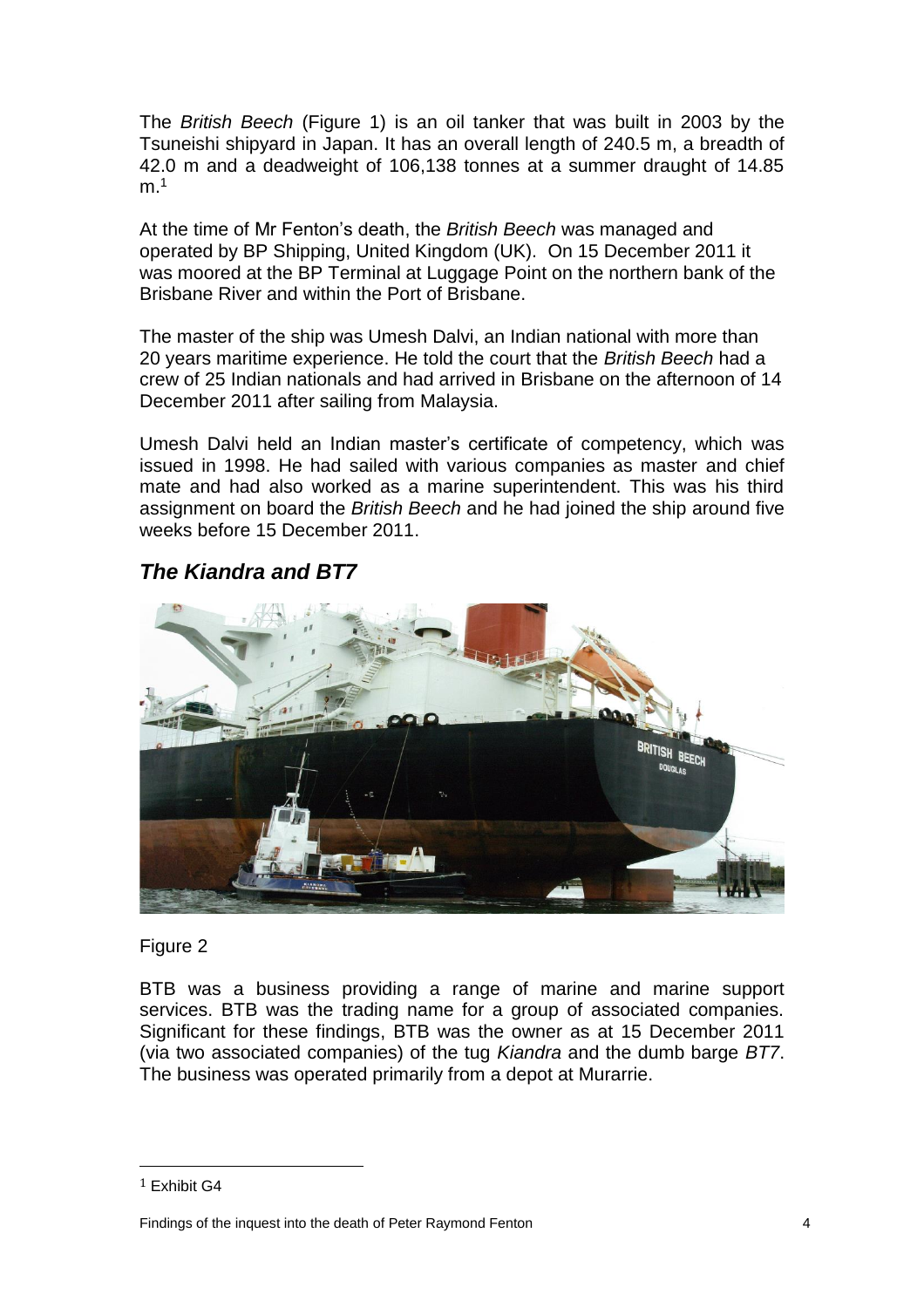The tug Kiandra (figure 2) has an overall length of 15.16 metres, breadth of 4.57 m and a depth of 2.51 m. The vessel was a commercial tug boat and its area of operations was the Brisbane River and Moreton Bay.

The *British Beech's* stores were being loaded from the barge BT7. It is pictured in figure 2 adjacent to the *Kiandra* in figure 2. BT7 was 23.56m long and had a beam of 6.1m. It had no propulsion of its own and was dependent upon tug assistance for all movement. BT7 was also owned and operated by BTB and was mainly used for provisioning ships at berth in the port of Brisbane.

On 15 December 2011, the tug and barge combination was crewed by Mr Fenton and deckhands, Steven Cox and Lyndsay Marquart. Usually, the resupply of a ship within the port by barge would require a tug and barge crew of a master and one deckhand. However, as the number of lifts was expected to be more than 30, an extra deckhand was assigned to the barge.

Mr Cox had been employed by BTB for four years and Mr Marquart 14 years at the time of Mr Fenton's death. Both had been trained by, and worked closely with, Mr Fenton during those periods.

The inquest also had access to evidence from two former employees of BTB, Mr George Brown and Mr Arnold Tillgren. They were interviewed by the WHSQ investigator, Ms Tollenaere, in relation to their knowledge of any similar incidents to that which led to the death of Mr Fenton.

Mr Brown worked for BTB between 2002 and 2006. He recalled an incident in late 2003 or 2004 during which he and Mr Fenton were aboard a barge supplying provisions to a ship moored at the Caltex Refinery. This involved a container and lifting mechanism like those involved in the incident on 15 December 2011.

On the occasion recalled by Mr Brown, as the crane aboard the ship began the process of returning an empty container to the BTB owned barge, the container clipped the rail of the ship causing it to tilt. This led to the container falling from the slings holding it and crashing onto other containers on the deck of the barge.

Mr Tillgren worked for BTB from 1980 to 2005. He recounted an incident whereby a similar empty container became unsteady due to strong winds while being returned to the deck of a BTB operated barge with he and Mr Fenton aboard. This container also slipped out of the slings designed to hold it, falling around four metres to the deck of the barge without causing any injury. Mr Tillgren recalled this incident occurring in 2002 while provisioning a BP operated ship in the Brisbane River.

These incidents are recorded only to inform the discussion later in these findings about the significance of Mr Fenton remaining in the "drop zone" of the BT7 as a container was being lowered.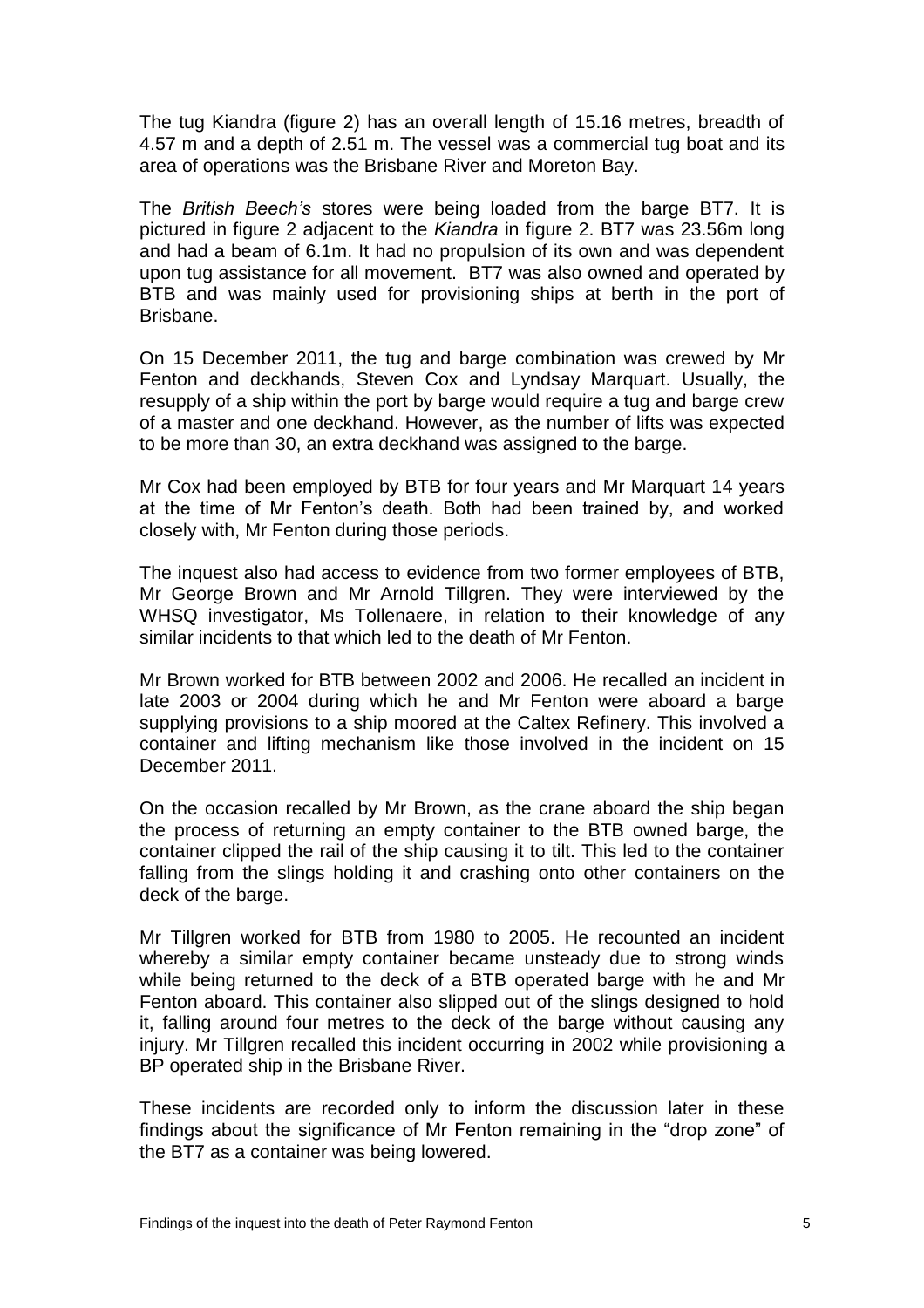I note that BTB ceased all business operations prior to the conclusion of the inquest.

## *The stores crane*



Figure 3

The *British Beech* was fitted with a non-luffing<sup>2</sup> Sekigahara Seisakusho stores crane (Figure 3), which had a slewing radius of 7.2 m. The crane was mounted about 2.5m from the ship's port side and plumbed over the ship's side a maximum distance of about 4m. The maximum hoist height was 24m with a safe working load of 3.0 tonnes.

The crane was driven from the deck of the *British Beech* using a remote control pendant, which was linked to the crane by an electrical "umbilical" cord. The pendant reached to, and was used from, a position at the handrail outboard and just aft of the crane pedestal. From this position, the operator could monitor both the deck of the ship and over the side while controlling the crane.<sup>3</sup>

As the crane jib could not be luffed, any load to be lifted or landed using this crane had to be positioned under the hook. Therefore, any supply barge or vehicle had to be repositioned if multiple loads were involved.

The crane and rigging equipment were inspected on 15 and 16 December 2011 by Craig Servin and engineer, Dr Frank Grigg. I am satisfied on the basis of their evidence that both the stores crane and the rigging equipment used to move the stores container were serviceable and that neither the crane nor the rigging equipment contributed to Mr Fenton's death.

 $2$  To raise or lower the boom of a crane or derrick.

<sup>3</sup> Exhibit G4, page 2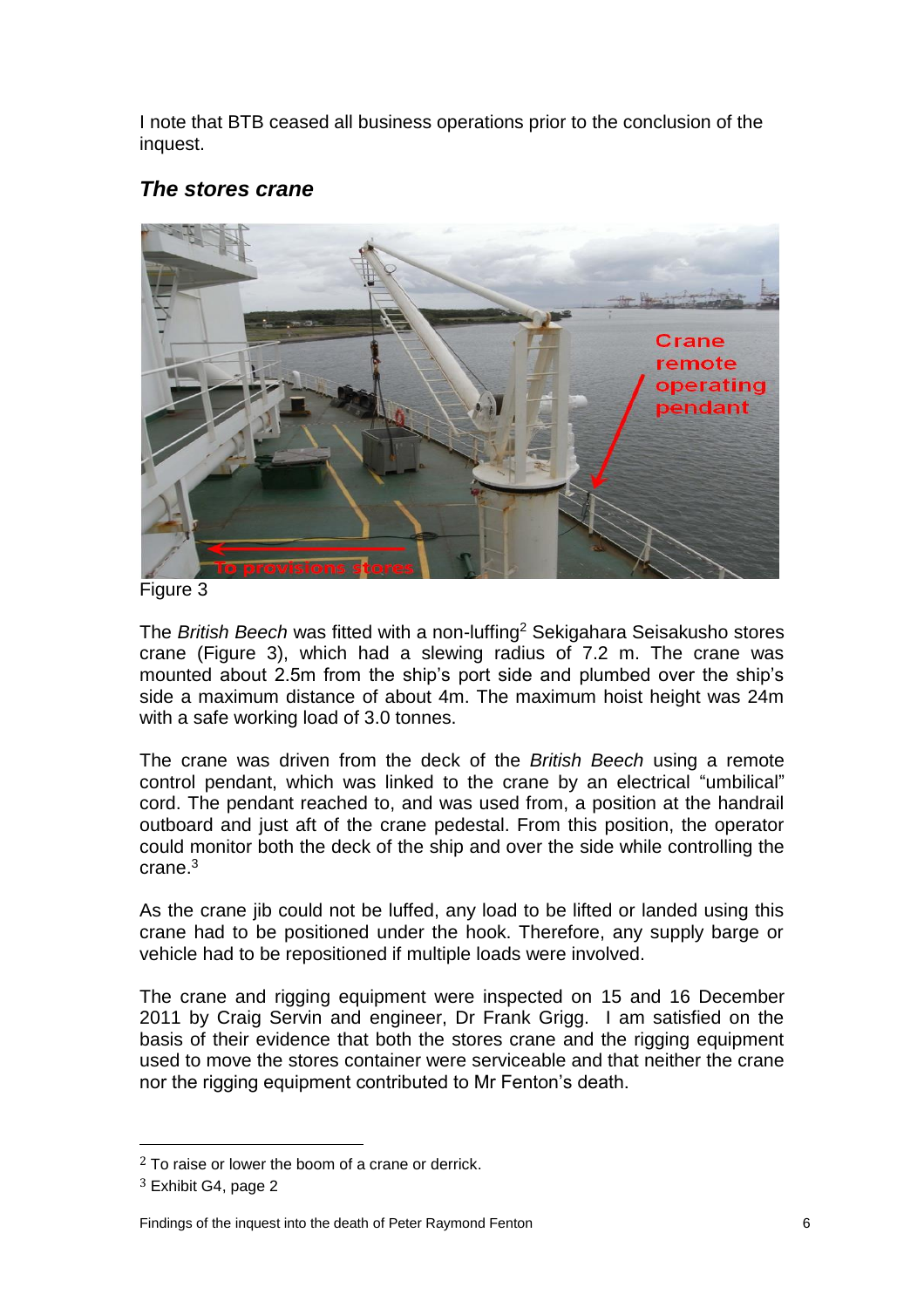## *The stores container*



#### Figure 4

The plastic insulated stores container involved in this incident (Figure 4) was of a design, which had been in production since the mid-1970s. It was made of food grade polyethylene in a sandwich construction of varying thickness. The container had a capacity of about 1 cubic metre and 1,000 kg. The empty container was weighed after the incident at 98 kg, of which the lid weighed about 16 kg.*<sup>4</sup>*

The base of the container included four way 'fork entry' in the form of two slots and two holes. The 'tyne' slots were slightly tapered vertically, about 260 mm wide and 145 mm high and open to the ground. These slots were separated by about 210 mm in the base moulding and allowed forklift and hand pallet lifting equipment tyne entry under the containers. The tyne holes, perpendicular to the slots, were about 240 x 85 mm in size, separated by about 220 mm of material. The holes allowed the container to be lifted and rotated to quickly empty its contents.*<sup>5</sup>*

The upper four corners of the container were also strengthened, with the original intent to be able to use these corners to fit slings or some other arrangement to allow top lifting. Slots in the corner, about 75 x 25 mm in size, also allowed the lid securing strap to pass through to the retaining pin. There were no markings on the container to indicate slinging points or lifting methods.*<sup>6</sup>*

It was common ground at the inquest that the grooves with the tyne holes were designed for the insertion of straps, which are then attached to the hook of the crane. This has the effect of ensuring that the container, even if tipped while being lifted, cannot come loose from the straps (as long as the straps are, in turn, secured property to the hook of the crane). The tyne slots serve the purpose of enabling forklifts to insert their prongs with more stability than would be the case with a flat base.

<sup>4</sup> Exhibit G4

<sup>5</sup> Ibid

<sup>6</sup> ibid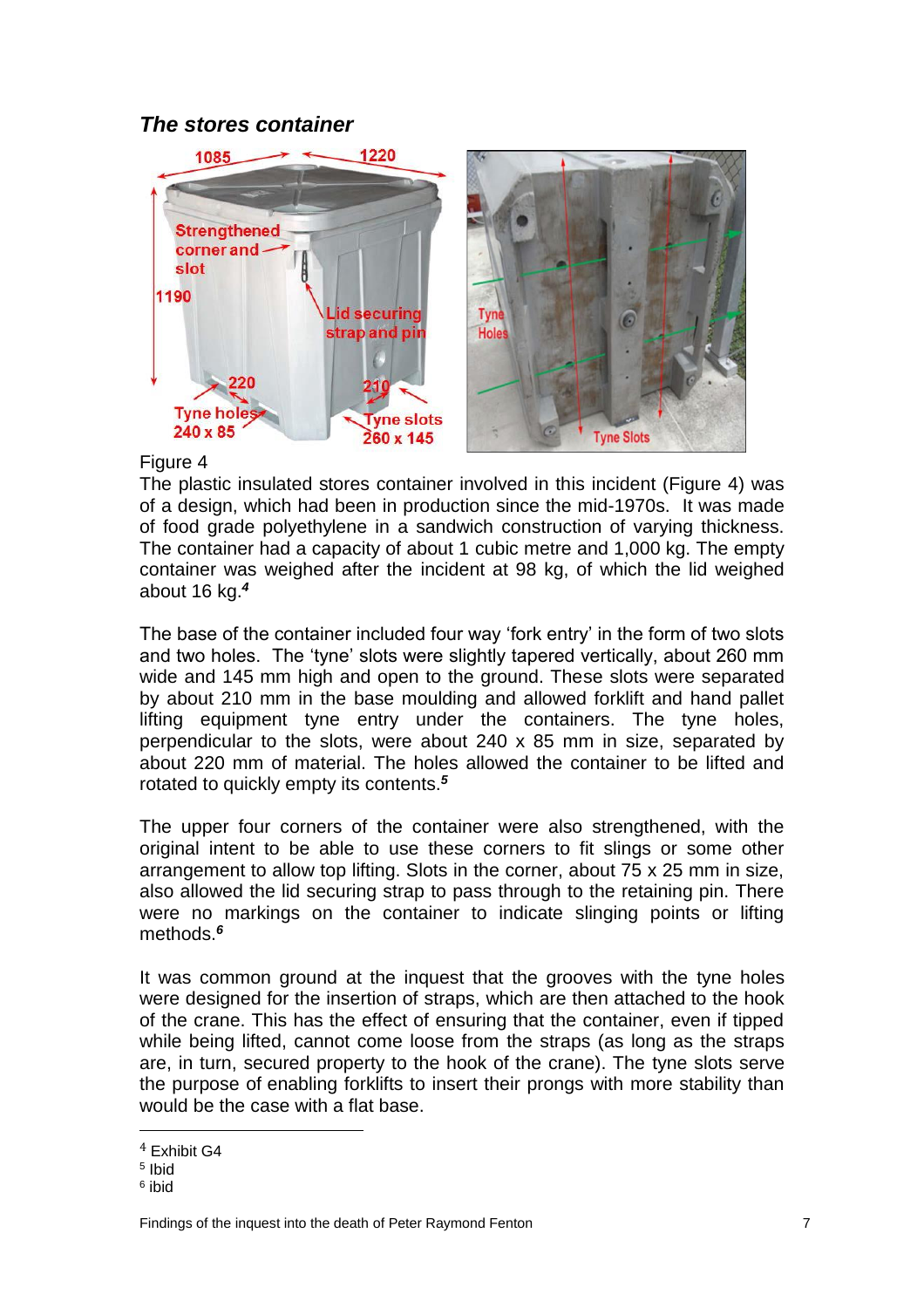The evidence of Mr Cox, Mr Marquart and the former employees of BTB established that it was in fact a regular, if not exclusive, practice to place the straps used for lifting these containers through the open tyne slots. This had the benefit of being far easier and quicker than slotting the straps through each enclosed end of the alternate grooves. However, it had the major detraction of enabling the container to fall if enough lateral force was applied.

## <span id="page-10-0"></span>*Job Hazard Analysis*

Captain Dalvi's evidence was that the usual steps involved in re-provisioning the ship were followed on 15 December 2011. This involved him giving orders via the Chief Mate to the relevant Third Mate to supervise the re-provisioning.

It also entailed the Captain authorising a Job Hazard Analysis (JHA). This document was based on a pro-forma or "common" JHA and the contents are to be discussed with all crew members involved in the prospective task during a planning meeting. The meeting for this particular re-provisioning task had occurred earlier on 15 December 2011. Each of the crew involved signed the JHA acknowledging they had read it.

The JHA focused on the lifting phase of the transfer from the barge and included the following recommended actions and procedures to mitigate hazard:

- *Always remind the boat person to stay clear from the weight to be lifted.*
- *Always keep the tag line tight and keep adjusting the tag line to avoid swinging of the stores/provision and/or pallet*.

According to the ATSB report<sup>7</sup>, BTB's documentation included a safety management system, including a document entitled *Job Hazard Analysis Task loading and unloading ships stores*. Included in this JHA were the following:

- *Please be aware of containers or other hazardous items falling or being knocked from the ship.*
- *You must at all times be wearing your lifejacket and helmet.*
- *When stores are lifted off deck all persons are to retire to a safe distance in case of a spill.*
- *At no stage should any persons stand under or near an empty container being returned from the ship to the deck of the barge until it has reached below shoulder height.*
- *At all times a crew member from the ship should observe the lifting and lowering operation.*

Relevant content of the JHAs is discussed later in these findings.

<sup>7</sup> https://www.atsb.gov.au/media/4086981/MO-2011-011-Final.pdf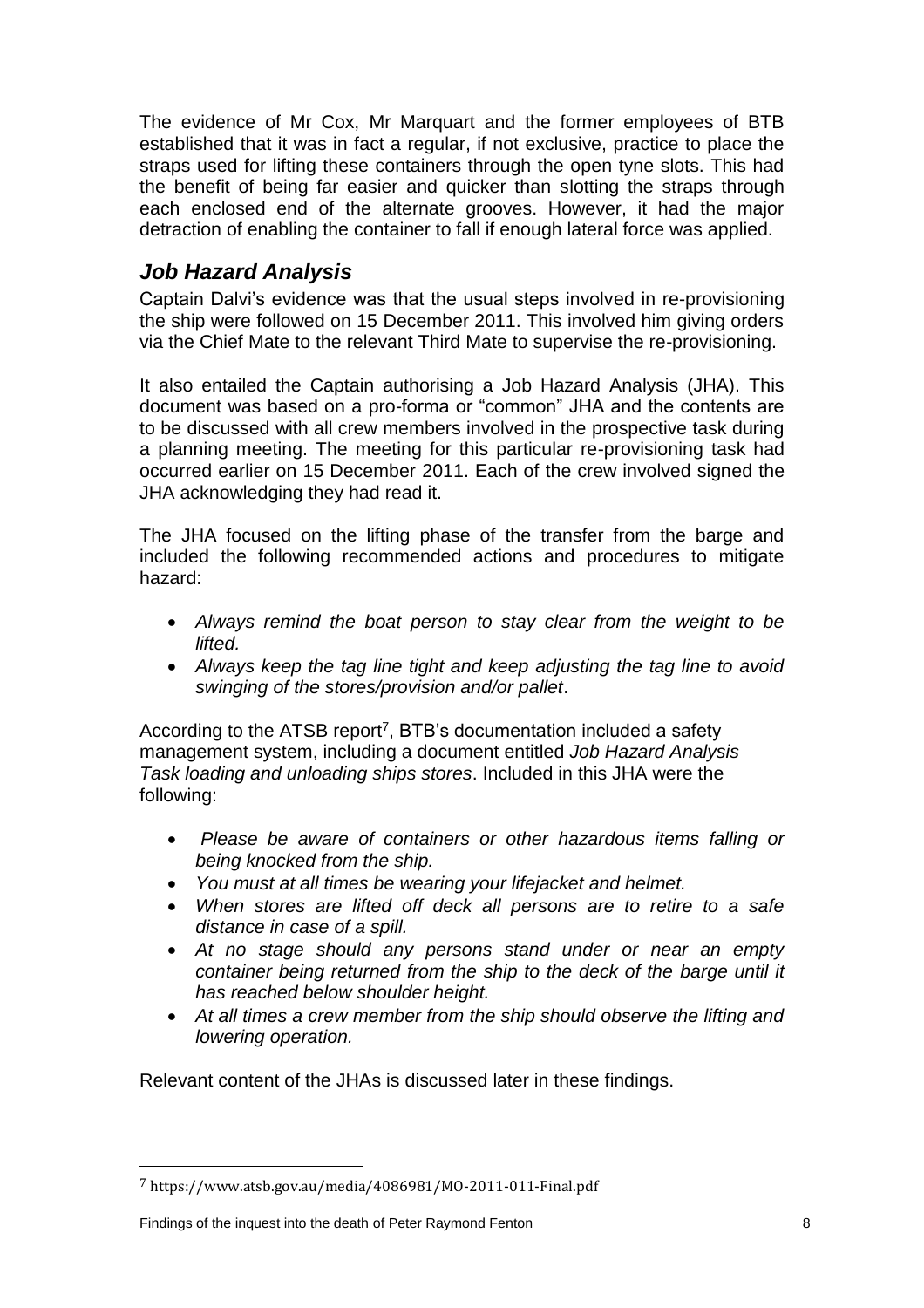## <span id="page-11-0"></span>*Delivering provisions to the* **British Beech**

The *British Beech* had arranged via its agent, Inchcape Shipping Service, for the delivery of provisions via barge while it was moored in the Port of Brisbane. Inchcape contracted with BTB to provide that service.

On the morning of 15 December 2011, Mr Fenton met with Mr Cox and Mr Marquart to discuss their tasks for the day. After completing another job, the men began loading the *BT7* with stores for the *British Beech*. This primarily consisted of items loaded onto timber pallets, which were then shrinkwrapped. The load also included two large plastic insulated containers containing frozen food. The barge, transported by the tug *Kiandra*, set off for the *British Beech* at approximately 1:00pm and came alongside at around 2:00pm.

The inquest heard that there was radio communication between crew members when the Kiandra came along the *British Beech*. However, after the *BT7* was secured by ropes to the rear port section of the *British Beech* there was no radio contact between the vessels. All communication was subsequently effected by way of hand signals. On pulling alongside, the deck of the *BT7* was approximately 12 metres below the deck of the *British Beech*. Its motors continued to run and its rudders were directed to enable the KT7 to maintain its position next to the *British Beech*.

Several crew of the *British Beech* had been assigned to the task of collecting the stores, unpacking them and returning any empty containers. There were two Third Officers involved as the task progressed, Amitosh Fnu and Vinay Sharma. This lead to confusion about who, if anyone, was in charge of the job. Operating the crane was the most senior non-officer, the older and more experienced Bosun, Alexio Masceranhas*.* 

## <span id="page-11-1"></span>*Evidence from the Master and crew of the* **British Beech**

As noted above, the master and relevant crew members of the *British Beech* gave evidence on 19 December 2011. The following is a summary of their evidence.

#### **Umesh Dalvi**

The master of the ship was Umesh Dalvi. He said that the ship had docked in Brisbane on 14 December 2011 at 1:24pm after travelling from Malaysia. His evidence was that the Bosun, officers and ordinary seamen on the ship were trained to operate the port side crane on the ship. The seamen received training ashore at various institutes, and also received specific training from BP, with training on board being the responsibility of the chief officer.

Mr Dalvi said that loading stores from a barge onto the ship was a recurrent and routine job and took place both at sea and while the ship was anchored. The ship received different types of packages, and the crew were trained in handling the loading of stores. His evidence was that the crew had undergone training for the loading of provisions, had all operated the cranes on the ship, and understood their jobs in loading and unloading.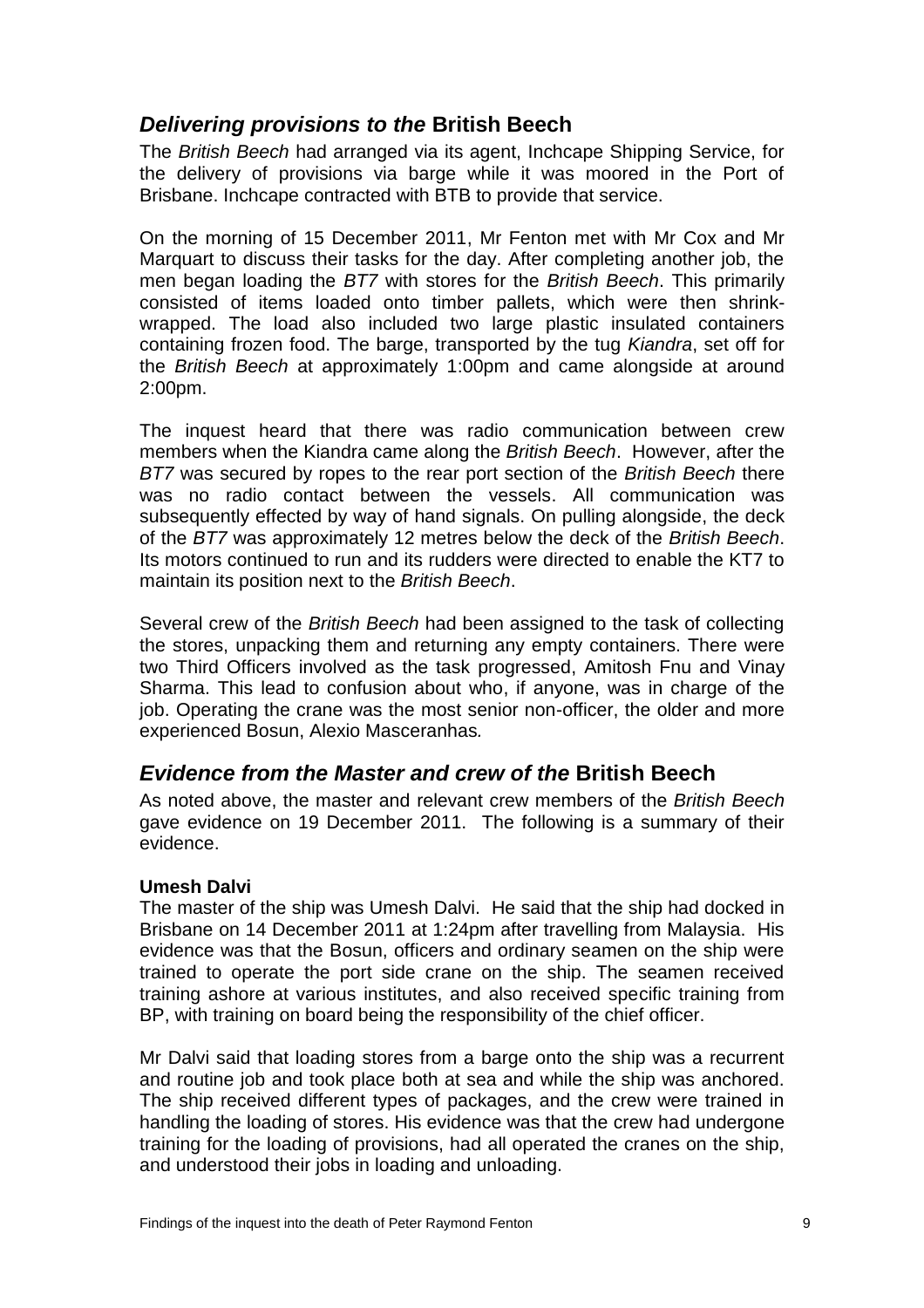Mr Dalvi said that the port side crane was used at least once each month for loading provisions, but the crane was also used for other operations on board the ship. After he joined the ship he did an audit of the ship and its equipment, and he did not find any problems in the crane or its operation. The crew were trained in all the ship's lifting equipment, not just the port side crane. A crew member's training needed to be refreshed at least once a year.

Mr Dalvi had approved the Job Hazard Analysis for receiving and shifting of provisions and stores. Once approved, it was the duty of the chief officer to explain it to the crew. When there was a job involving this task, the chief officer would go through the Job Hazard Analysis with the crew.

Mr Dalvi said that when the ship arrived at its berth at Pinkenba, he held a "safety moment" where he briefed the crew on operations to be done while the ship was at berth. That included the operation where stores would be received from a barge. The crew were advised of the procedures and guidelines to be followed.

While Mr Dalvi accepted that the Job Hazard Analysis did not have a specific provision for returning containers to the barge, he said that "picking up the stores and landing is part of the same thing" and "it's the same process in the reverse order". Mr Dalvi said he had never used a radio for communication between a barge and ship while loading provisions. His evidence was that there was a standard system of hand signals used when the crane was operated.

Mr Dalvi said that he was on the bridge at the time of the incident and was informed of it by the Chief Officer.

#### **Murali Munisamy**

Mr Murali Munisamy held the position of ordinary seaman. He had been on the *British Beech* for six months and had worked as a seaman on ships for about eight years. His main duties were cargo watch and deck maintenance and he was involved in the loading of provisions onto the *"British Beech"* on 15 December 2011. His role was to remove the provisions from the containers when they came on board, and to put them into the galley.

Mr Munisamy's evidence was that the other crew involved in the operation were the Bosun, who was controlling the port side crane, and two third officers. He recalled some communication between the ship and the barge concerning the need for a heavy line.

When asked whether he had any opinion as to how the container that fell onto Mr Fenton came free, he conceded that there might have been a mistake in the position of the sling. He said that he had received training in respect of lifting gear on the *British Beech*. That involved training in slings, lifting gear, chain block, and he received a lifting gear certificate. However, he had not been trained on attaching slings or chains to items.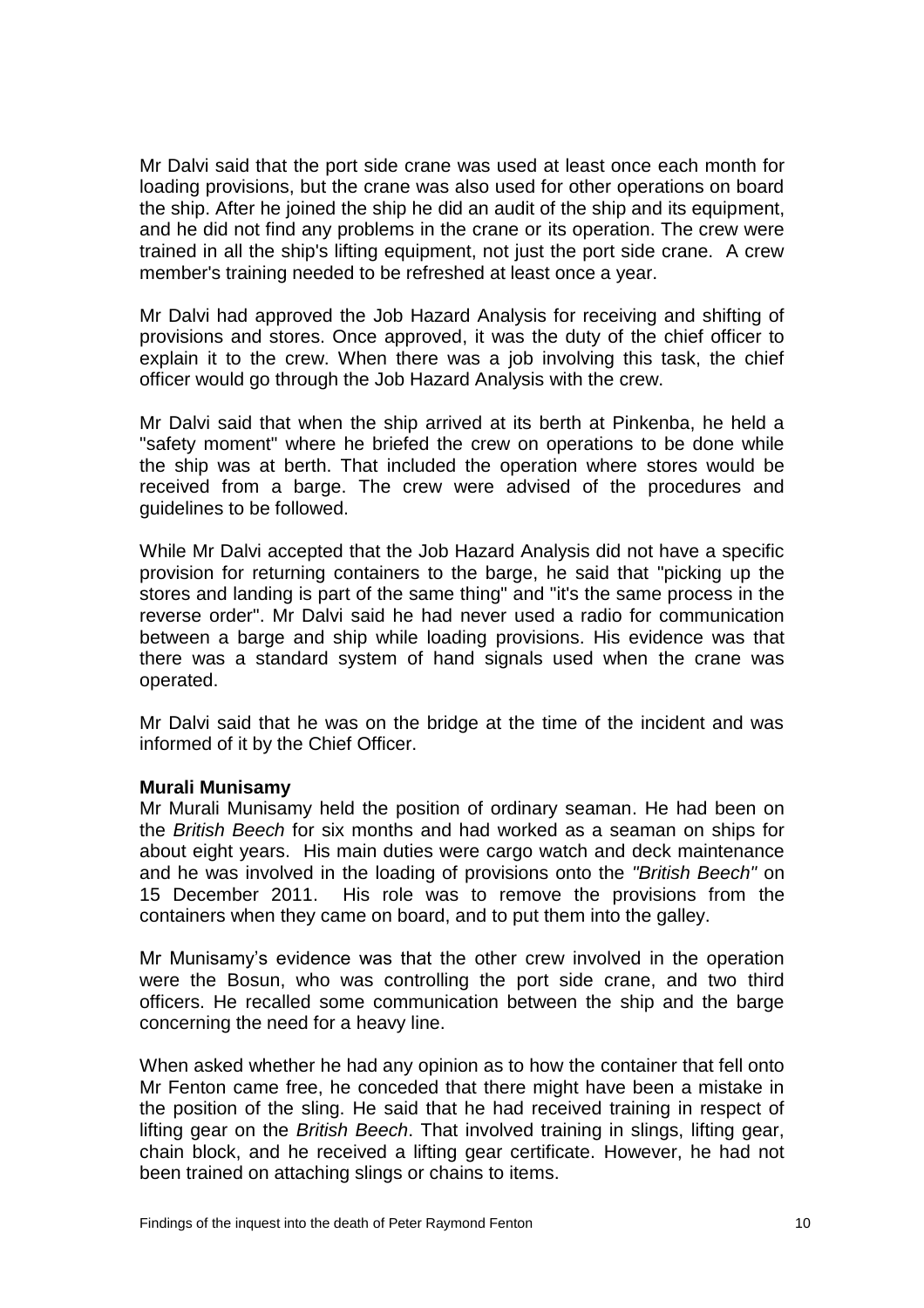When he was shown the Job Hazard Analysis<sup>8</sup>, Mr Munisamy agreed that he had signed it on 15 December 2011. He was adamant that he signed the form prior to the lifting of provisions on that date, and recalled that the procedure was that he sign the Job Hazard Analysis form and then there was a toolbox meeting to discuss the job. He agreed that he did not read the JHA at this time as he had read it before.

Mr Munisamy said that when the container fell, the Bosun was operating the crane, and he was standing at the ship's rail. On each occasion stores are to be loaded on board, there is a toolbox meeting beforehand. In that meeting the points of the Job Hazard Analysis are discussed. The toolbox meeting was conducted by the chief officer.

Mr Munisamy said that a blower was operating close to where they were working at the time. It was loud and made it difficult for him to hear.

#### **Vinay Sharma**

Vinay Sharma was a third officer on board the ship. He said that there was a meeting with the captain before they arrived in port where the operations that would occur were discussed, including the loading of provisions from a barge.

Third Officer Sharma's evidence was that he had used similar cranes on other ships. He arrived after the loading operation had commenced. When the first container was being sent back to the barge, he noticed that it became unbalanced when it was lifted off the deck. He told the Bosun to put the container back on the deck, and he went and adjusted the slings.

The chief cook returned some boxes of fish as they were spoiled. The boxes were put back into the container. He saw the Bosun lift the container off the deck, and when it was clear of the railing the container was swung over the side of the ship. At that point he turned to assist other crew with emptying the second container on the deck.

According to Third Officer Sharma, the container being returned to the barge did not clip the railing at all. He considered it to be the Bosun's job to make sure that the deck of the barge below was clear for lowering the container.

Third Officer Sharma said that after he heard a "big sound", he ran to the railing and saw that the container had fallen off the slings and was on the barge with a person lying beneath the container. He saw that the slings appeared intact and that they were positioned between the deck of the *British Beech* and the deck of BT7.

Third Officer Sharma accepted that it was normal to have a "toolbox meeting" before each operation, including the loading and unloading of provisions but he did not attend the "toolbox meeting" in this case because he came along afterwards.

<sup>8</sup> Exhibit D7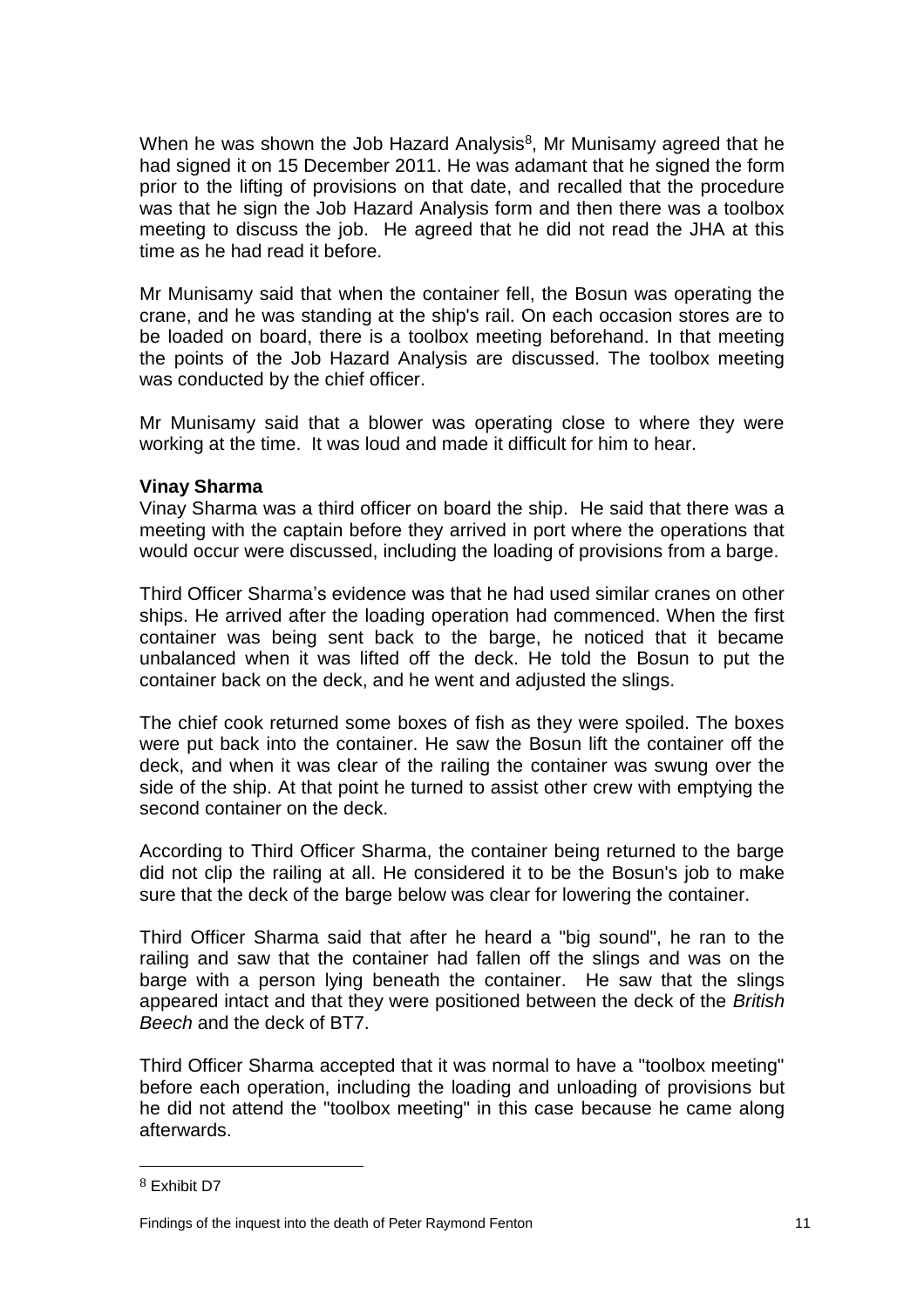In respect of the Job Hazard Analysis not making any specific mention of returning containers to a barge, Third Officer Sharma said that *"It's commonly understood that if a box, barge box is coming on board that it has to go down ..... The barge won't leave unless we give the box back."* It was a common practice and *"the same precaution while picking up the container being carried out while lowering the container."*<sup>9</sup>

Third Officer Sharma stated that he assisted the Bosun with the slinging of the empty container to be returned to BT7. He recalled that the slings could be either passed through the closed holes on the bottom of the container or through the open slots going in the other direction. He had never been given any training or instruction with respect to slinging that particular container.

Third Officer Sharma's evidence was that he had been involved in this operation many times before and accepted that it was his responsibility as the senior officer present to make sure that the Job Hazard Analysis was complied with and, in particular, that a warning was given to persons on the barge that a container was being returned. He accepted that he did not ensure that the warning was given on this occasion and that he had left this to the Bosun. He agreed that no one had called out to the crew of the barge warning that the container was being returned.

Third Officer Sharma told the inquest of his observations when questioned by Counsel Assisting:

*Well, tell us what you observed then?-- Then the container was lifted off the deck and the Bosun was - when it was about the height of the railing, he swing the - of the ship and when so it was clear of the railing then I thought of [indistinct] and is quite clear of the deck and it can be lowered. So I turned and came to - near to the second container towards these other guys.* 

*All right. I'll just ask if he can be shown photograph 13, please? So the crane swung the container out, over the side of the ship?-- Yes, sir.* 

*As it was doing that, did you see it clip the railing at all?-- No. No, sir.* 

*You're quite sure that definitely didn't happen or could it have happened?-- No, sir. It was - it didn't happen.*

#### **Amitosh Kumar Fnu**

Amitosh Fnu was the other third officer on board the ship. His evidence was that he had been at sea for a long time, and he had never heard of having an officer in charge of a provision lifting operation. In this case, the Bosun was operating the crane, and was directly in touch with the operation, and therefore there was no need for any officer to supervise.

<sup>9</sup> Transcript, 1-96, Line 20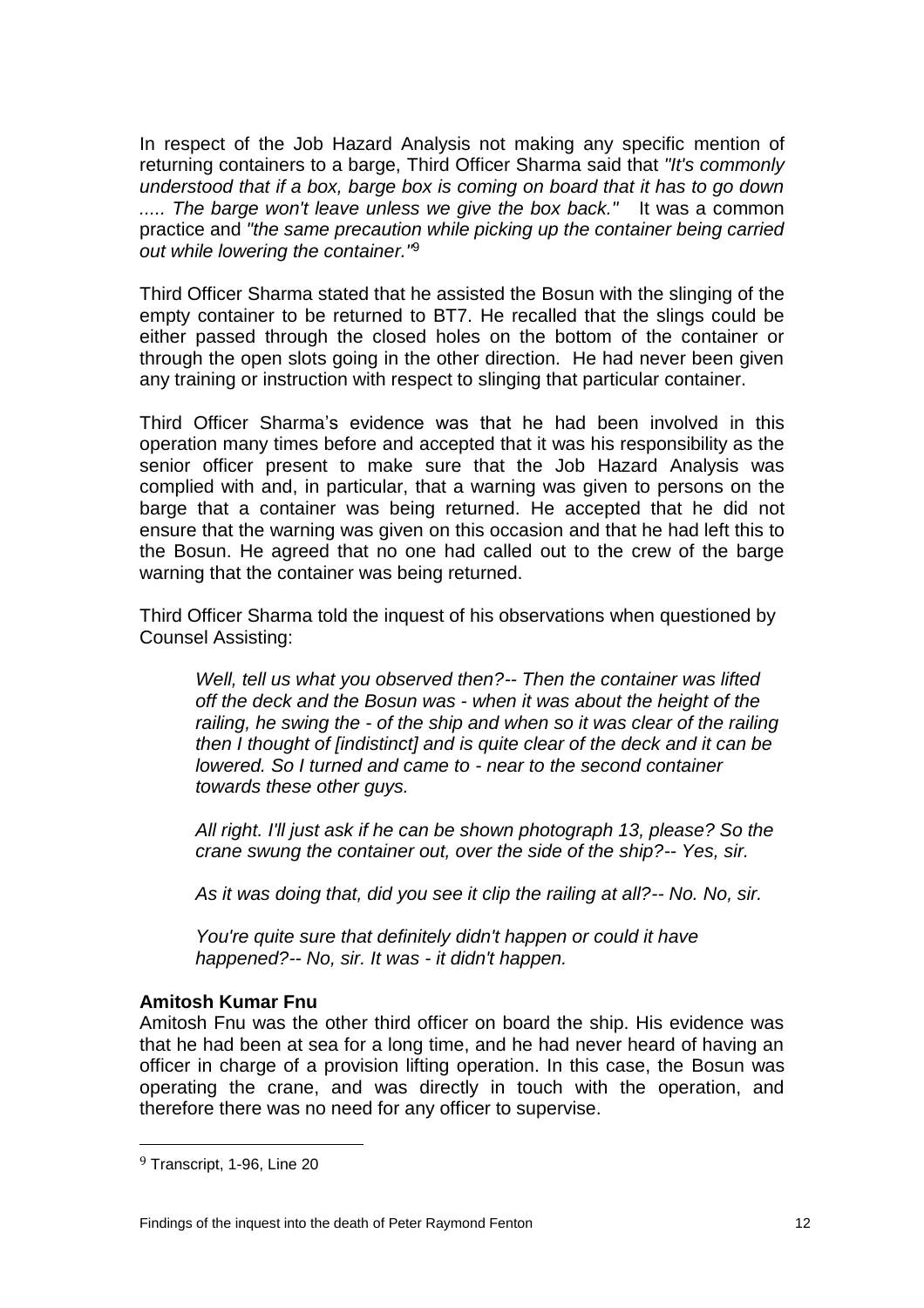Third Officer Fnu said that the first container's chains were too long and that both he and the Bosun had communicated to the barge crew by use of hand signals to have them adjusted. After the chains had been shortened the container still only just cleared the railing of the ship.

The containers did not have any markings to indicate how they should be slung and he had never dealt with this type of container before. Third Officer Fnu's evidence was that he believed that the slings should have been passed through the closed tyne slots on the bottom of the container. He could not explain why this was not done and had not taken any notice of how the slings were placed on the container by the barge crew. He left this to the Bosun, who he considered had superior knowledge of and greater experience in lifting operations.

Third Officer Fnu said that the crane had the capacity to jerk when it is swung or pivoted around and that this was likely to occur if the operator of the crane was not careful using the remote operating pendant.

Before the first container was taken off the deck, Third Officer Fnu asked Murali Munisamy to place some boxes of spoilt fish back in the container. One of those boxes was full, which he estimated to weigh 5-6 kgs. The second box was 2-3kgs in weight. He first became aware that the container had fallen to the barge when he heard the other third officer yelling out.

He went to the side of the *British Beech* and looked down and saw a person lying flat on the barge and the other barge crew members running towards the injured person. After speaking to the chief officer via radio he asked the Bosun how the container could have fallen from the sling. The Bosun did not reply but simply hung the remote control unit of the deck crane onto the deck railing.

Third Officer Fnu said that there was a conversation with the Bosun and the chief officer about the collection of stores from the barge, and the chief officer directed them to read the Job Hazard Analysis form and sign it prior to commencing the work. He signed it at about noon on 15 December 2011. He said there was no toolbox meeting conducted on the day for the activity. His evidence was that the chief officer had simply told him that the stores had to be picked up.

Third Officer Fnu said there were 2 standard hand signals used in crane operations. The first involved making a circle with one hand and finger pointed down for lowering of the crane. The second involved making a circle with one hand with finger pointing up for raising the crane. He thought that hand signals were generally used when the crane operator was out of sight of where the crane was going and on this occasion did not remember any hand signals being used by the Bosun.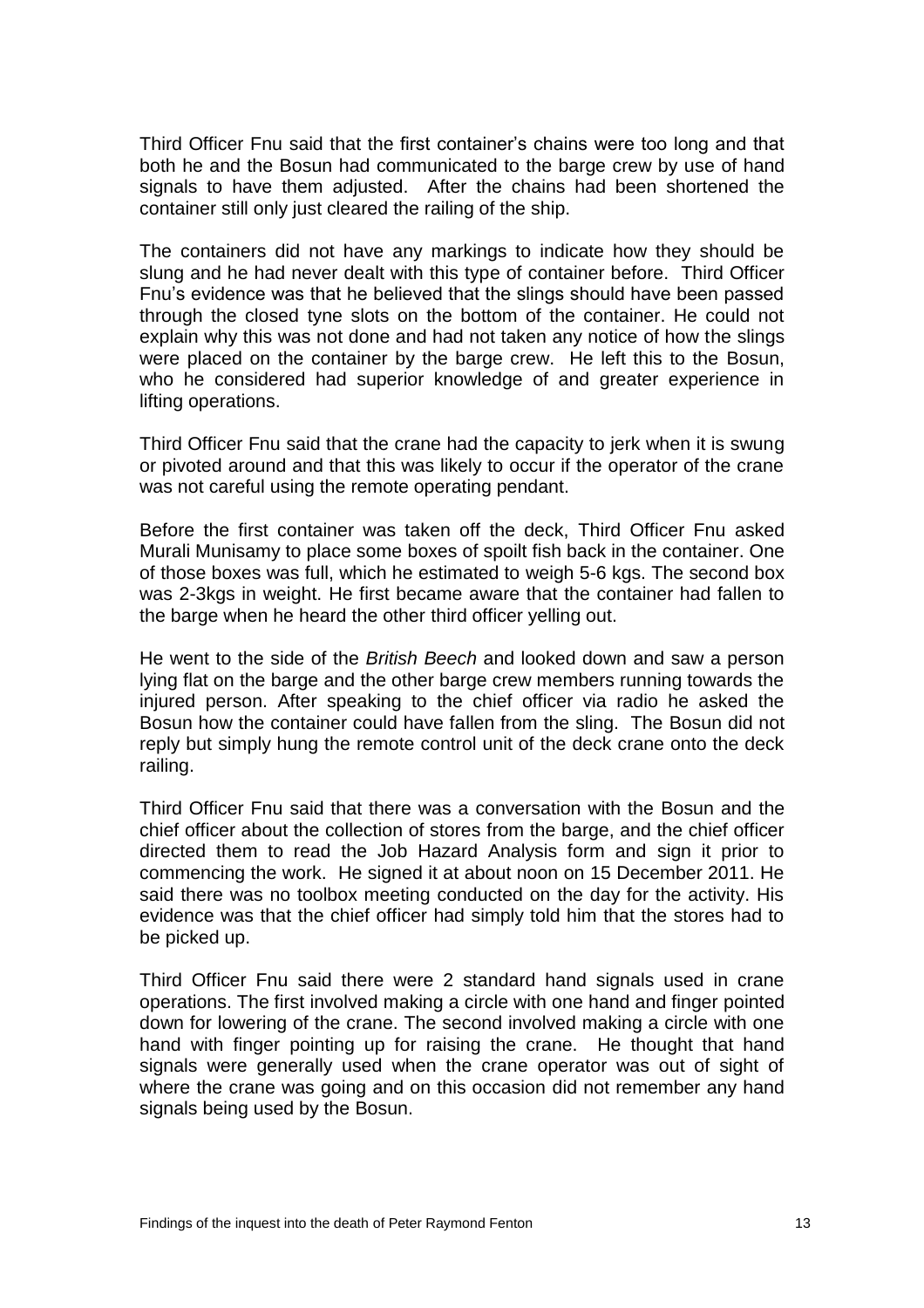Although Third Officer Fnu was unloading the second container he told the inquest that he observed the initial part of the process by which the first container was returned. He told Counsel Assisting and State Coroner Barnes:

*You saw it as it was being raised above the ship's rail, is that correct?-- Yes, sir. They were lifting of the - the last time when I saw it, it was just a [indistinct] the ship's rail. It was just over the ship's rail, half of the box inside the ship----- Yes?-- -----and half of the box outside the-----*

*And you didn't see any contact between the box and the ship's rail?-- No, sir.* 

*STATE CORONER: But you - you didn't ever see the whole box outside the rail, for example then?-- No, sir. I didn't saw that.* 

*MR JOHNS: Did you make an observation about whether the box was stable at that stage, or was there something about it that-----?-- No, sir. At that time it was stable.*

The arrival of the second container aboard the *British Beech* coincided with the arrival of Third Officer Vinay Sharma. Third Officer Fnu assisted the other crew to unload the second container and this saw him carrying items into the interior of the ship and away from the lifting area.

This is significant as the JHA for the task required the most senior person present to take on a supervising or oversight role. It was specified that this person was not to be involved in the work required to carry out the task but was to watch out for hazards and to ensure overall safe operation. It was not clear from the evidence of Third Officer Fnu that he in fact considered himself to be the person in overall charge.

It appears that the arrival of Third Officer Sharma caused a degree of confusion on exactly who was in overall charge and who ought to take on the oversight role (though this was not in fact discussed in any event).

#### **Alexio Mascarenhas**

Alexio Mascarenhas was the ship's Bosun. His evidence was that he had been involved in collecting provisions from a barge many times before. He had particular experience in using the port side crane, as all ships have similar cranes.

The Chief Officer had told him that he was to pick up the cargo and that he was to operate the crane. He read the Job Hazard Analysis and signed it on 15 December 2011 before commencing the provisioning.

Mr Mascarenhas said that when the first container was lifted off the barge the chains were too long. He was told by one of the crew on the barge to put the container back on the barge, and they adjusted the chains. He said that there were no problems bringing the second container onto the deck of the ship.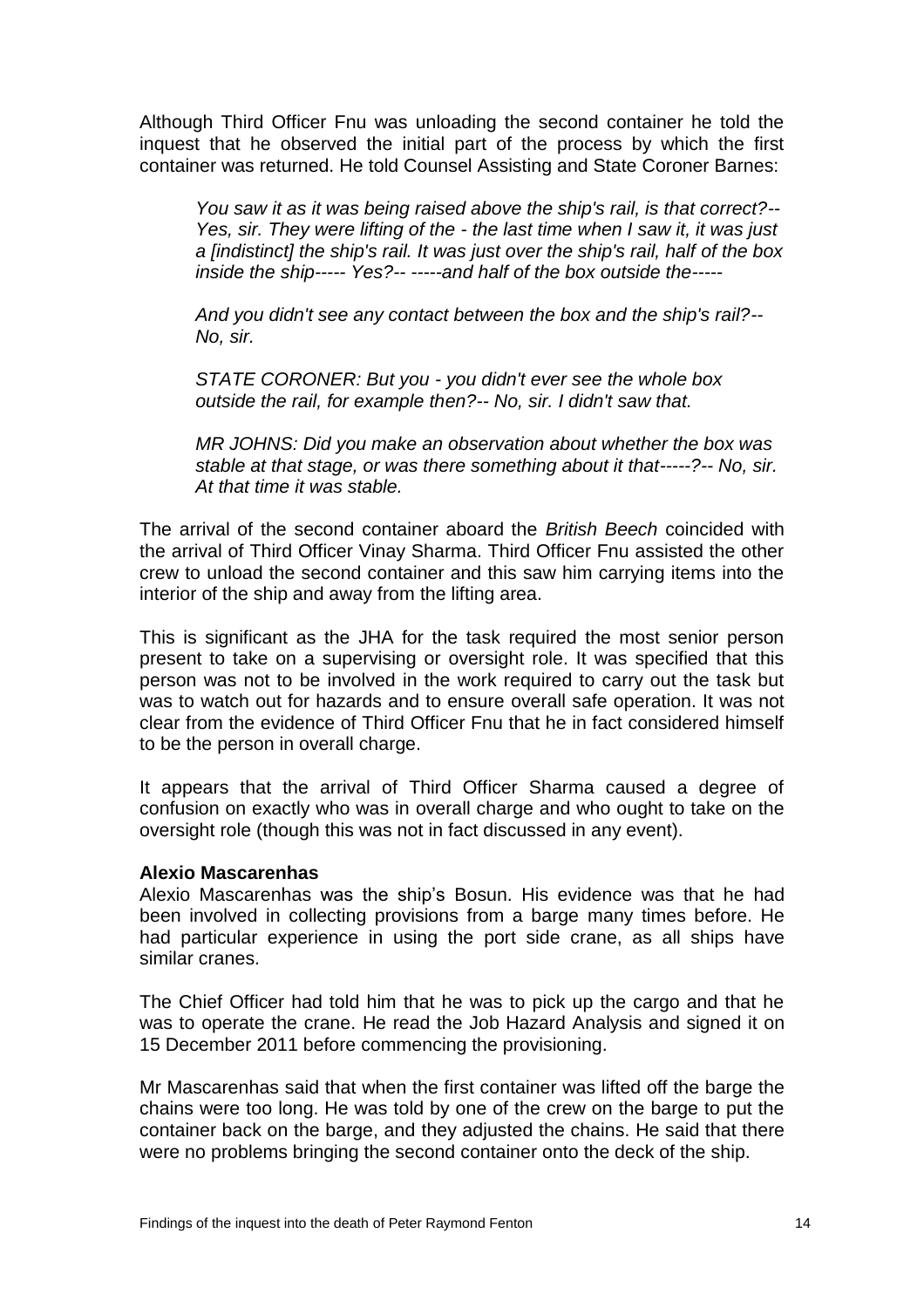He placed the empty container on the slings and pushed the slings through and out of the other side of the container. On reflection, he thought that the fish boxes placed in the returning container may have caused it to become unstable. He recalled that when he lifted the first container off the deck it appeared unbalanced, and the third officer Sharma adjusted the slings.

Mr Mascarenhas said that he was also holding a "tag line" on the crane to control the container's lateral movement. He accepted that if the slings had been put through the enclosed holes of the container it would not have fallen. He denied that he was holding the tag line too tight thereby causing the container to jerk free of the slings.

He believed that the persons on the barge were out of the way of the container as it was being lowered as he had seen two crew members move to the aft of the barge. He did not signal to the crew members below on the BT7 to indicate that he was lowering the container. He had assumed that Mr Fenton was watching the operation of the crane from the deck of the BT7.

Mr Mascarenhas' evidence was that at the time the container was being lowered he was looking at the hook and wire on the crane rather than down at the persons on the barge.

Mr Mascarenhas did not recall how the container was slung when it came up from the barge. He said that he put the slings through the open slots rather than the closed slots and it was "okay when we hooked it up".

When he was interviewed only hours after the incident by Ms Tollenaere, Mr Mascarenhas did not offer a precise explanation as to why the container had left the slings although offered up the strength of the wind as a possible reason. At the inquest he denied citing this as a reason and it was common ground that the wind was relatively light and most unlikely to have caused any problems. Mr Mascarenhas gave the following evidence when questioned by Counsel Assisting:

*Do you remember when you spoke to the lady from Workplace Health and Safety that afternoon, Kym, that - saying - or telling her this, that "the container was connected to the crane", as you've told us, "that it started to move around in the wind"?-- No, I didn't say the wind.* 

*And - you didn't - did you ever discuss the wind with her in any way?-- No, no, no, not the wind.*

In relation to what he saw in the moments prior the container falling, Mr Mascarenhas gave the following evidence when questioned by Counsel Assisting:

*Well, tell us what you saw happen then?—After swinging it I was lowering it, lowering it and then I was watching the wire and the hook. Suddenly, after that, the Third Officer just said "Bosun", he said and at that time I didn't know what happened and the box slipped, I think, sir.*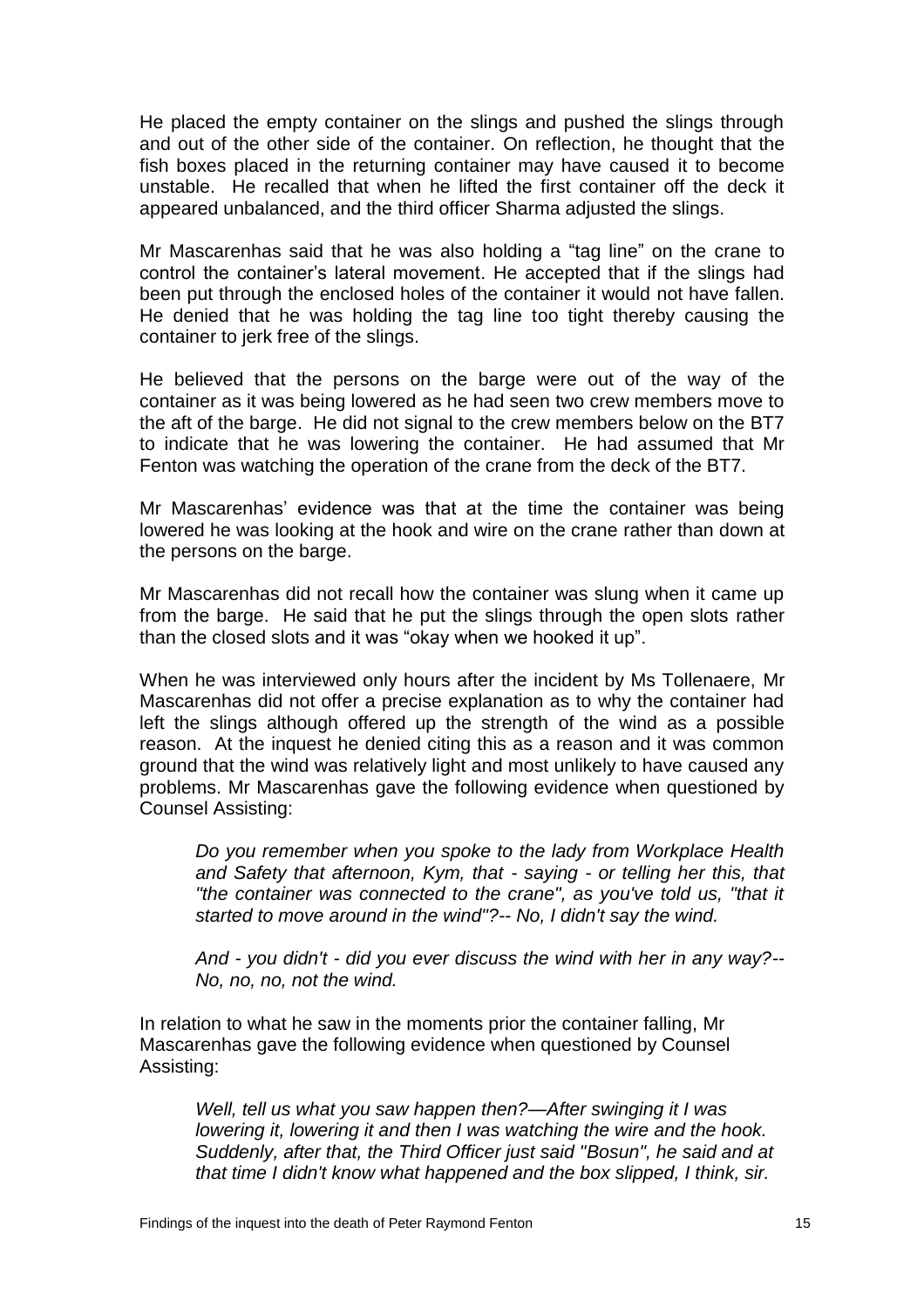*Which Third Officer said "Bosun"?-- Vinay.* 

*All right. What did you see of the container; did you see it falling?-- No, no, that is the problem. We both didn't see and he didn't see even when I asked him if he have seen it.* 

*Did you mention though what you saw?-- No, I didn't see [indistinct] falling. Like, where it fell, how it fell down and all that.* 

*All right. When's the last time you remember seeing the - the container; where was it when you last saw it?-- Last saw it, maybe it was on - on the barge.*

*No, sorry. When you were lowering it, were you watching - you say you were watching the hook as you were lowering it?-- Yeah, lowering it.* 

*No doubt you could still see the container itself though, couldn't you?-- Yeah, a little bit. It had gone little bit down.* 

*All right. How far down do you think? How far down from the - from the - from your deck?-- Maybe from the - the ship, like, little bit down below.* 

*Can you say in metres or yards or feet, how low - below your deck it had gone?-- Yeah, below the deck [indistinct] maybe half the ship, like.* 

*Okay. Did you see the container become unstable at any stage?-- No, no, no, I didn't see those.*

Mr Mascarenhas was adamant when giving evidence that the container had not struck the railing of the ship while it was being swung over the port side.

### *Evidence from the crew of the Kiandra*

#### **Steven Cox**

Steven Cox had been employed with BTB for approximately four years by 15 December 2011. Over that time he worked regularly with Mr Fenton. His evidence was that Mr Fenton was the operations manager as well as the workplace health and safety officer. He said that this meant that Mr Fenton was in charge of providing a safe workplace and ensuring that the policy and procedures were followed. The training he received was "*brief mentions on what to do and what not to do".*

Mr Cox said that he and Mr Fenton were involved in the provision of stores to ships two or three times each week. He said that the rigging he used to lift the containers onto the *British Beech* was the usual type that they had used. He had not witnessed any objects fall from slings in his time with BTB. However, he said the "*general rule of thumb was just stay clear of anything that may be coming up or coming down*".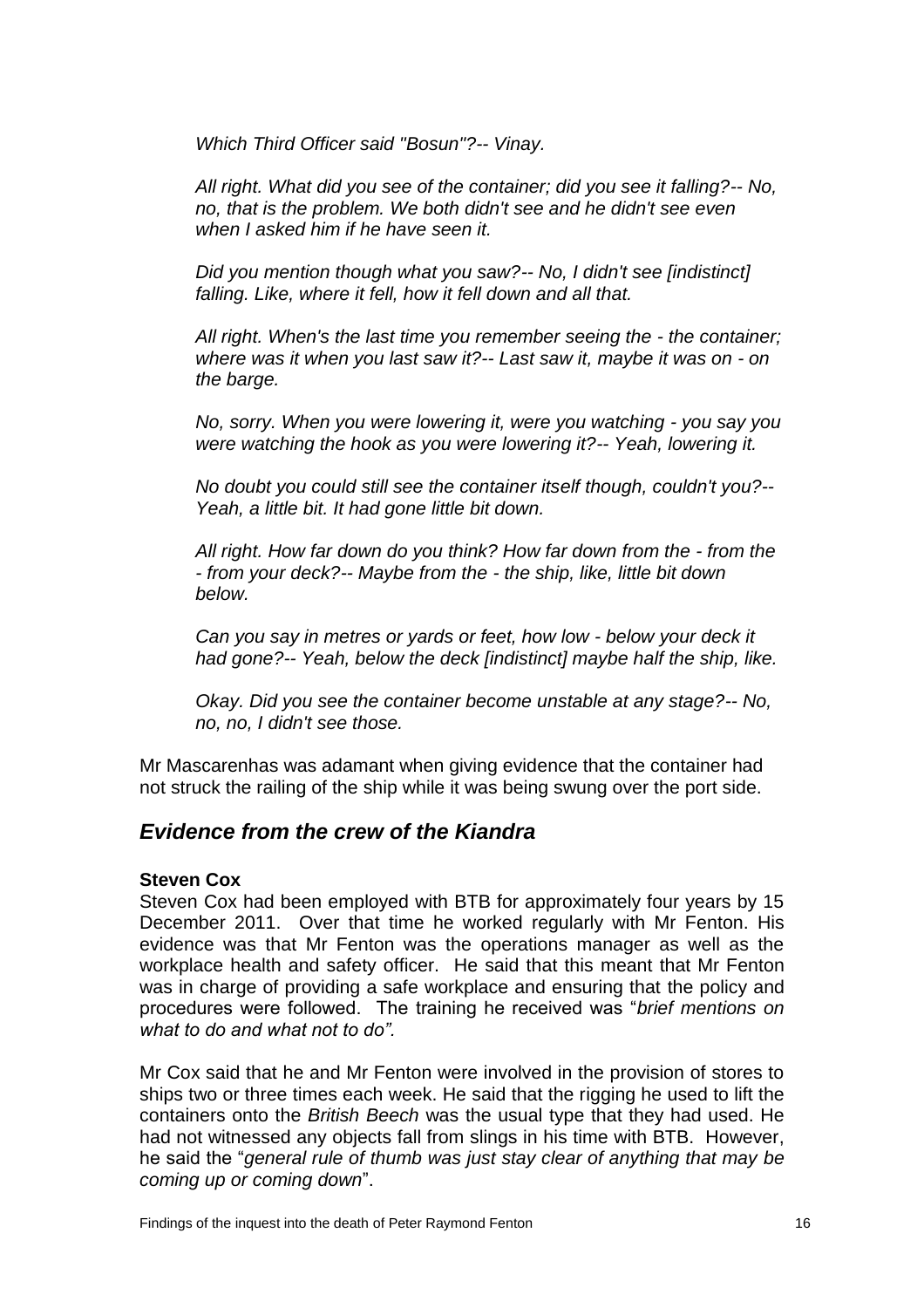Mr Cox said that the general practice when a load was being lifted was to give the ship's crew a hand signal to start pulling it up. When asked how the barge crew became aware of load was on the way down Mr Cox said that the height of some ships made it impossible to see the deck of the ship but he could clearly see the crew on the *British Beech*. He said frankly:

*Some crews would notify you. Sometimes you would see the shadow of something on the barge coming. Other times you might happen to be watching at the time and see it.*

Mr Cox's evidence was that the method used by crews who did notify the barge crew that a load was on the way down was "*a noise or a sound or something*". He had no expectation on 15 December 2011 about how he would be notified that a load might be returning. He said that each crew was different and "*this was a foreign crew so I had no idea".* He said that he had not received any training or been given any instruction about one person on the barge assuming the role of keeping a watch on the deck.

Mr Cox could not remember whether hard hats were available but he was not wearing one on the day, and he had not seen Mr Fenton wearing a hard hat previously.

Mr Cox said that a different rigging system involving a steel cage was now in place for the containers that stored frozen goods. He was not aware of any system apart from a cage or slings to hoist the containers like the one that fell from the *British Beech*. He did not see the container fall from its slings on 15 December 2011. After the container was lifted to the ship's deck, Mr Cox had moved to the stern of the vessel and was looking out across the river when he heard Mr Marquart call out "Peter".

Mr Cox spoke of communication difficulties he experienced with foreign crew, but said there had never been a system involving the use of the radios or whistles to signal the movement of cargo. He said that because ships are very noisy visual hand signals were always used. He agreed that no one from the barge had attempted to communicate verbally with the crew of the *British Beech* about the task at hand.

Mr Cox said that Mr Fenton could have moved out of the slew radius of the stores crane and into a position of safety by moving five metres to the bow or on to the stern of the barge. However, he agreed that in the absence of a warning from the crew of the *British Beech* Mr Fenton would not have been aware exactly when the crane would be returning the empty container to the barge.

In terms of rigging the containers, Mr Cox said that he had been instructed *"to slide the slings under the cut outs in the container and connect the chains to the end of the slings and, when lifting, hold them as far apart as possible until the weight had come on to properly support it".*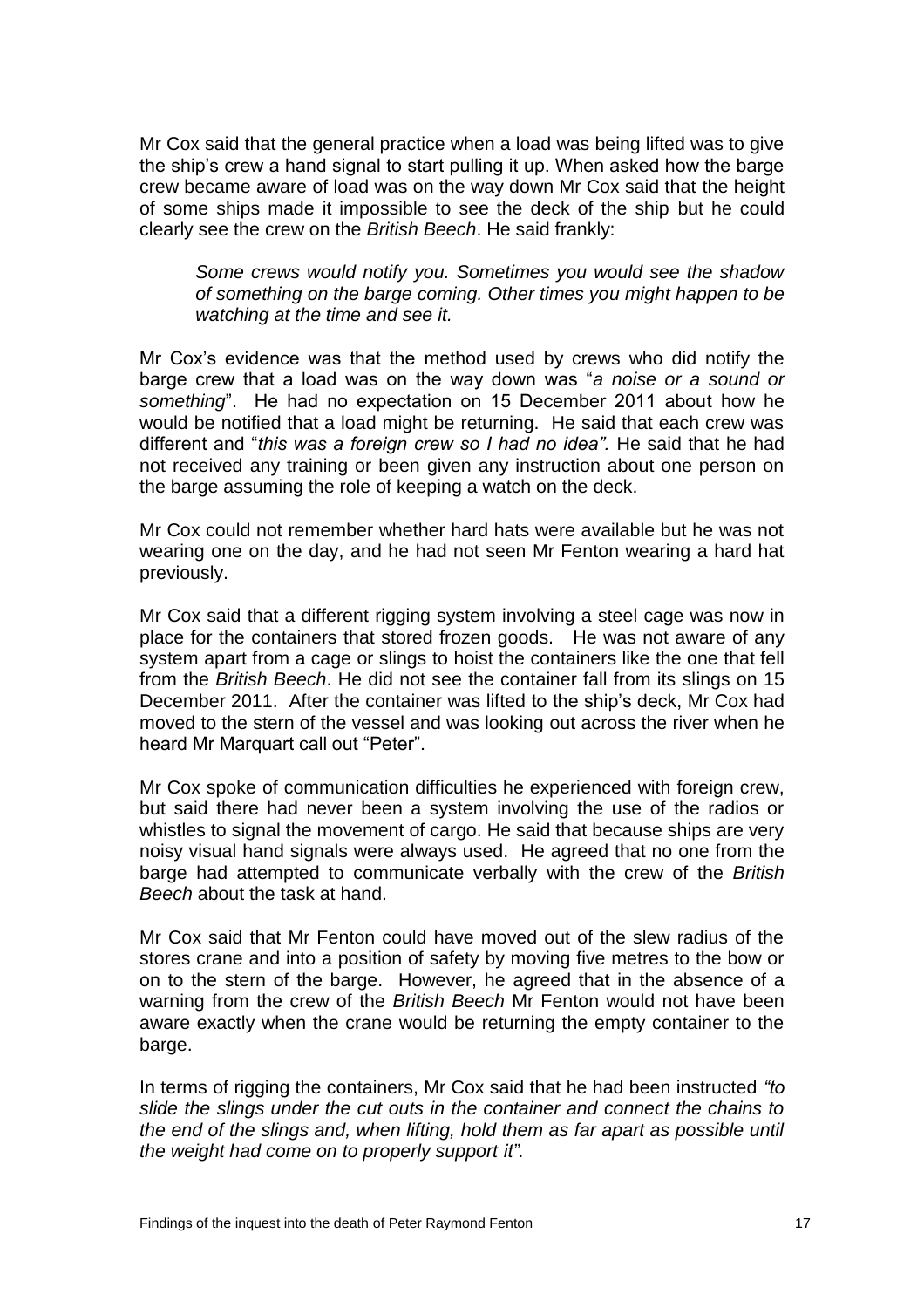Dr Grigg's evidence was that this had the effect of providing the maximum amount of stability to the loaded container as it was lifted, but was not superior to using the slings through the closed in tyne holes.

#### **Lindsay Marquart**

Mr Marquart had been employed by BTB for 14 years by December 2011 and had worked with Mr Fenton for over ten years. Mr Marquart held a current Crane Operators Certificate, Dogger's Certificate, Occupational Health and Safety Certificate and Senior First Aid Certificate.

Mr Marquart's evidence was that although Mr Fenton was the workplace health and safety officer at BTB, he had seen him do very little in relation to that role, apart from making sure with workers had personal protective equipment. He said that hard hats were available on the tug but he did not recall either Mr Fenton or Mr Cox wearing them.

Mr Marquart said that he would rig a refrigerated container using the closed tyne holes where they were available. However, on many occasions it was not possible to do so because of the positioning of the container on the barge, and recourse was had to the open tyne channels.

Mr Marquart's evidence was that hand signals were used to notify the crew of the *British Beech* that the first container was ready to be hoisted. He said the normal mechanism to find out a container was on the way back down was for the ship's crew to shout out '*Oi*'. This was the method used on most occasions because it was not practical to use hand signals when the barge was positioned directly under a ship's hull.

Mr Marquart said that no one was assigned the role of lookout on the barge. He had not received any training in relation to safe places on the barge in terms of an exclusion area. He knew that it was risky to stay in the drop zone – the area directly under the crane.

His evidence was that Mr Fenton would also normally leave the drop zone and was unsure why he did not on this occasion. He was in the wheelhouse of the barge adjusting its position at the time the container fell. He was looking out towards Fisherman's Island and not at the *British Beech.* He did not see what caused the container to become free of the slings but in his opinion the container *hit the handrail of the ship while the crane was slewing from the ship out board.*

Mr Marquart said that he was aware of a previous incident in which a container being returned to a barge had fallen out of slings. On that occasion it was caused by the crane slewing too fast and then slewing back, causing a container similar to the one that fell onto Mr Fenton to flip out of slings. He said that Mr Fenton was not present at the time of the previous incident but he spoke to him about it immediately afterwards.

Mr Marquart said that after Mr Fenton's death a steel cage with top lifting capacity was employed to lift containers.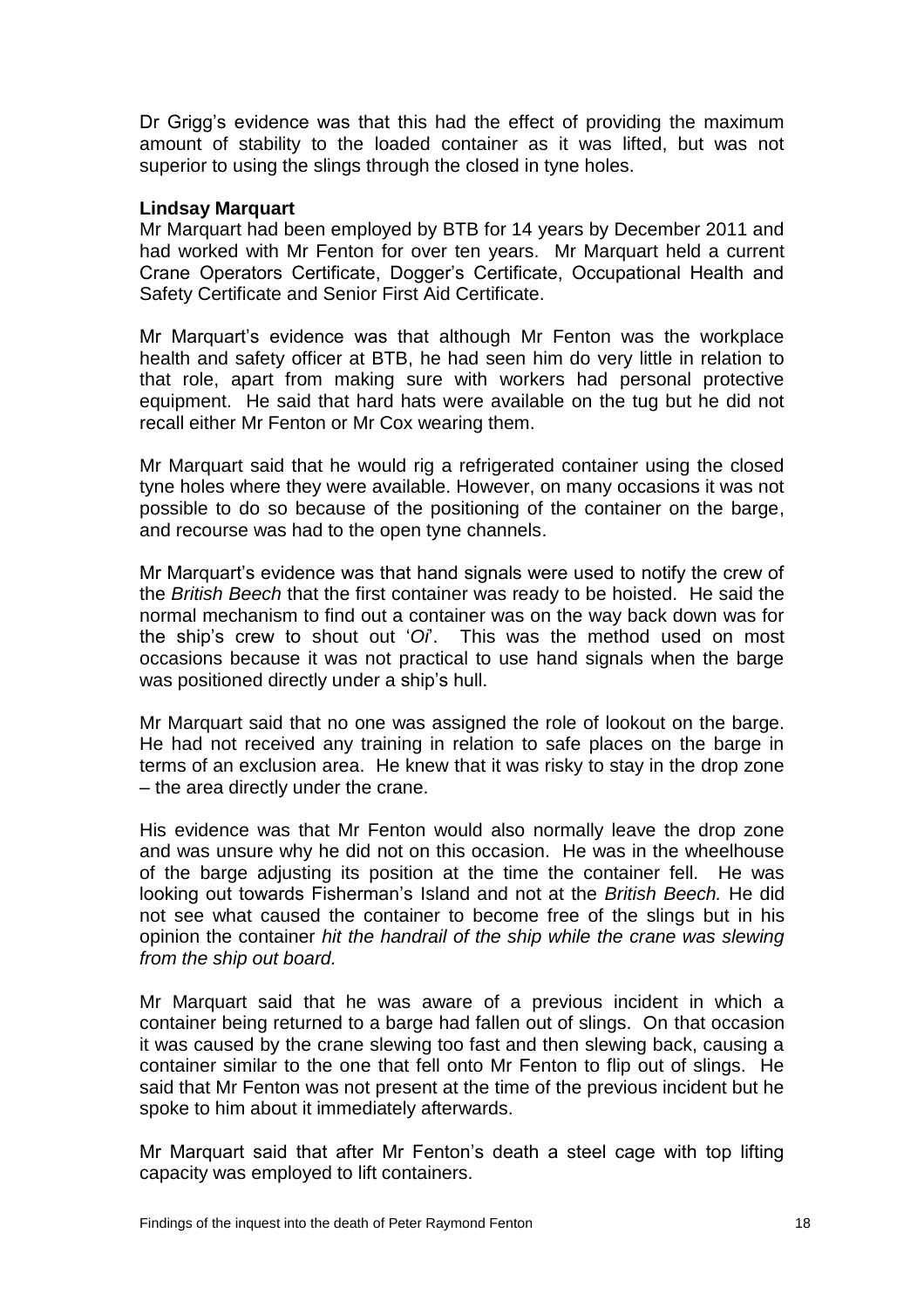## <span id="page-21-0"></span>*Medical attention and aftermath*

On becoming aware that Mr Fenton was injured, Mr Marquart immediately attended to him and then called the Queensland Ambulance Service (QAS). He was provided with instructions on the first aid that he was to give to Mr Fenton. The responding QAS unit travelled to the Brisbane Water Police depot at Whyte Island and from there were transported by boat to the *BT7*.

Mr Fenton was then transported by boat to the waiting ambulance, which then set off for the Princess Alexandra Hospital (PAH). Despite ongoing attempts to stabilise and then revive Mr Fenton it appears he died en route to the PAH and was pronounced deceased on arrival.

### <span id="page-21-1"></span>*Autopsy results*

A full autopsy examination was carried out on 16 December 2011 by experienced forensic pathologist, Dr Philip Storey.

The autopsy revealed evidence of severe chest injury. There were multiple bilateral rib fractures with many ribs having been broken in multiple places. This would have resulted in the rib cage being unable to expand and oxygenate the lungs. The autopsy also found blood in both chest cavities. The lungs were collapsed and haemorrhage into both lungs was noted. A right pneumothorax was noted on the CT scan, which would further interfere with the ability of the lungs to supply oxygen to the blood. The severe blood loss and chest injuries resulted in cardiorespiratory arrest.

Dr Storey also found trauma to the back bone with complete fracture dislocation at the level of the intervertebral disc between T3 and T4. This was associated with trauma to the spinal cord and this injury would have resulted in paraplegia.

Dr Storey also noted a laceration to the upper rear of the skull however, no underlying skull fracture was identified.

After considering all of the available information Dr Storey issued a certificate listing the cause of death as:

- *1(a) Multiple injuries, due to, or as a consequence of;*
- *1(b) Impact by falling crate.*

#### <span id="page-21-2"></span>*Selected Investigation findings*

Dr Frank Grigg, a forensic engineer, was engaged by WHSQ to inspect the equipment used on 15 December 2011. He found no defect with the deck crane on the *British Beech*, which would explain the falling container. Dr Grigg ultimately concluded:

*There appears to be a high probability that one of the lifting straps became caught under the middle rib on the base of the bin when it was resting on the deck with the straps slack and that this was not noticed so that when the lift commenced the bin was balanced on only one*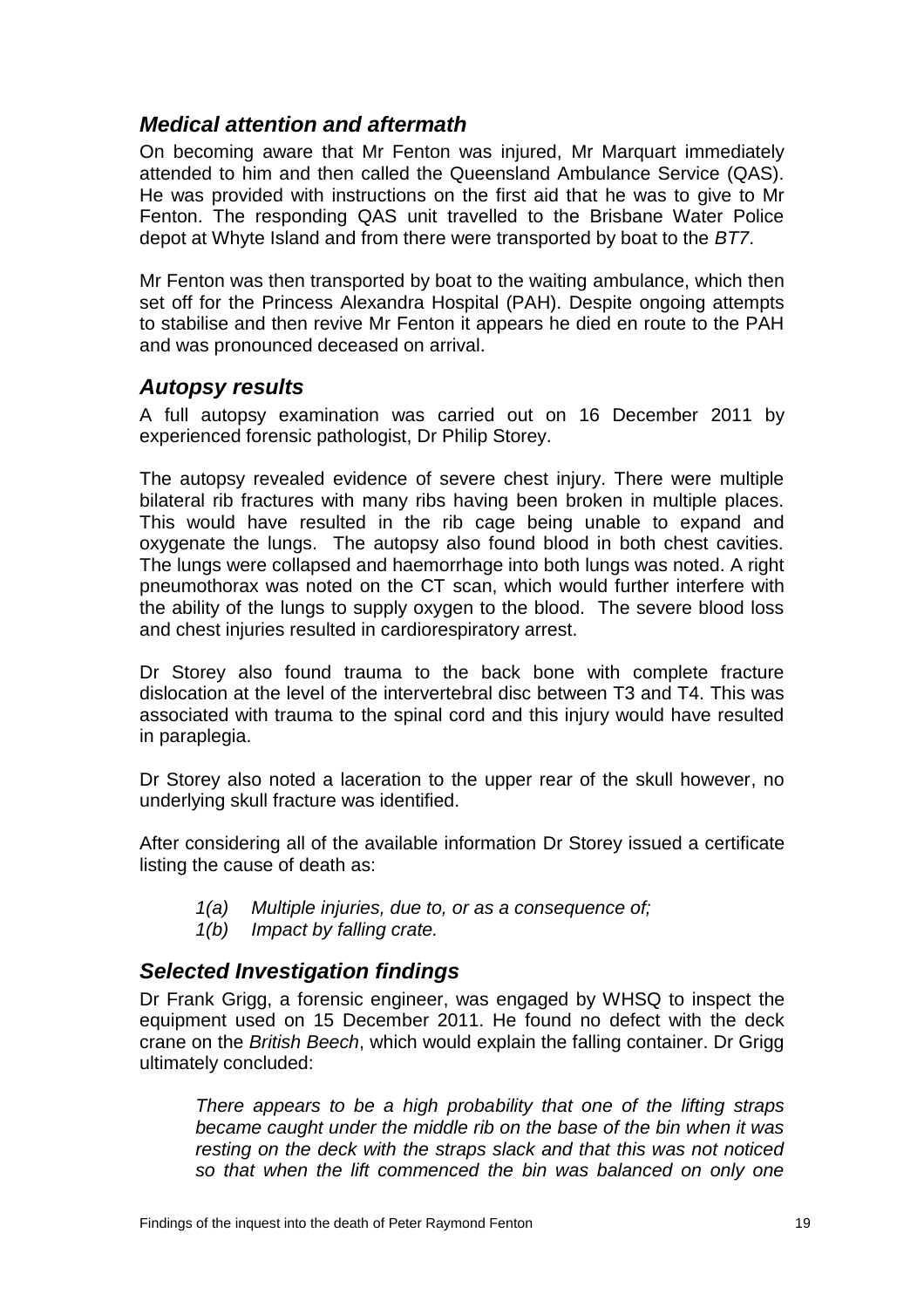*strap under the middle rib while the other strap was in a slot and hence loose. When lifted in this way the bin would be very insecure and likely to fall out of the slings with only a very minor disturbance, such as a gust of wind or stopping and starting the hoisting (lowering) or slewing of the crane.*

<span id="page-22-0"></span>In his comprehensive report, the MSQ investigator Mr Servin came to the following (selected) findings:

#### *Causal factors*

*This investigation has determined the following casual factors for the incident:* 

- *1. The container was inappropriately slung (by the crews of both vessels) in a manner preventing the load from slipping and falling out of the slings.*
- *2. Peter Raymond FENTON remained within the danger zone during the craning activity.*
- *3. Effective communication between crews was not utilised to alert each other of the crane and load movements.*
- *4. There was no dedicated crew member of the "BRITISH BEECH" performing the function of lookout or spotter during the craning activity as per their JHA procedures.*
- *5. The Bosun of the "BRITISH BEECH" did not follow procedures set out in the JHA to ensure that the load was stable in the slings after adjusting it and before swinging it out over the handrail of the "BRITISH BEECH".*
- *6. The Bosun of the "BRITISH BEECH" did not follow procedures set out in the JHA to ensure that no person was directly beneath the path of the load before swinging the load out over the handrail of the "BRITISH BEECH".*
- *7. There was no situational awareness as to the progress of the operation exercised by any of the Bowen Tug and Barge crew at the time of the incident.*
- *8. One of the following four scenarios developed resulting in the container falling from the sling:*

*• The near empty container, after its slings had been adjusted, had one sling caught under the centre foot of the container and when raised became unstable and subsequently fell from the slings (possibly aggravated by the inclusion of the boxes of fish rejected by the chief cook of the "BRITISH BEECH'); or*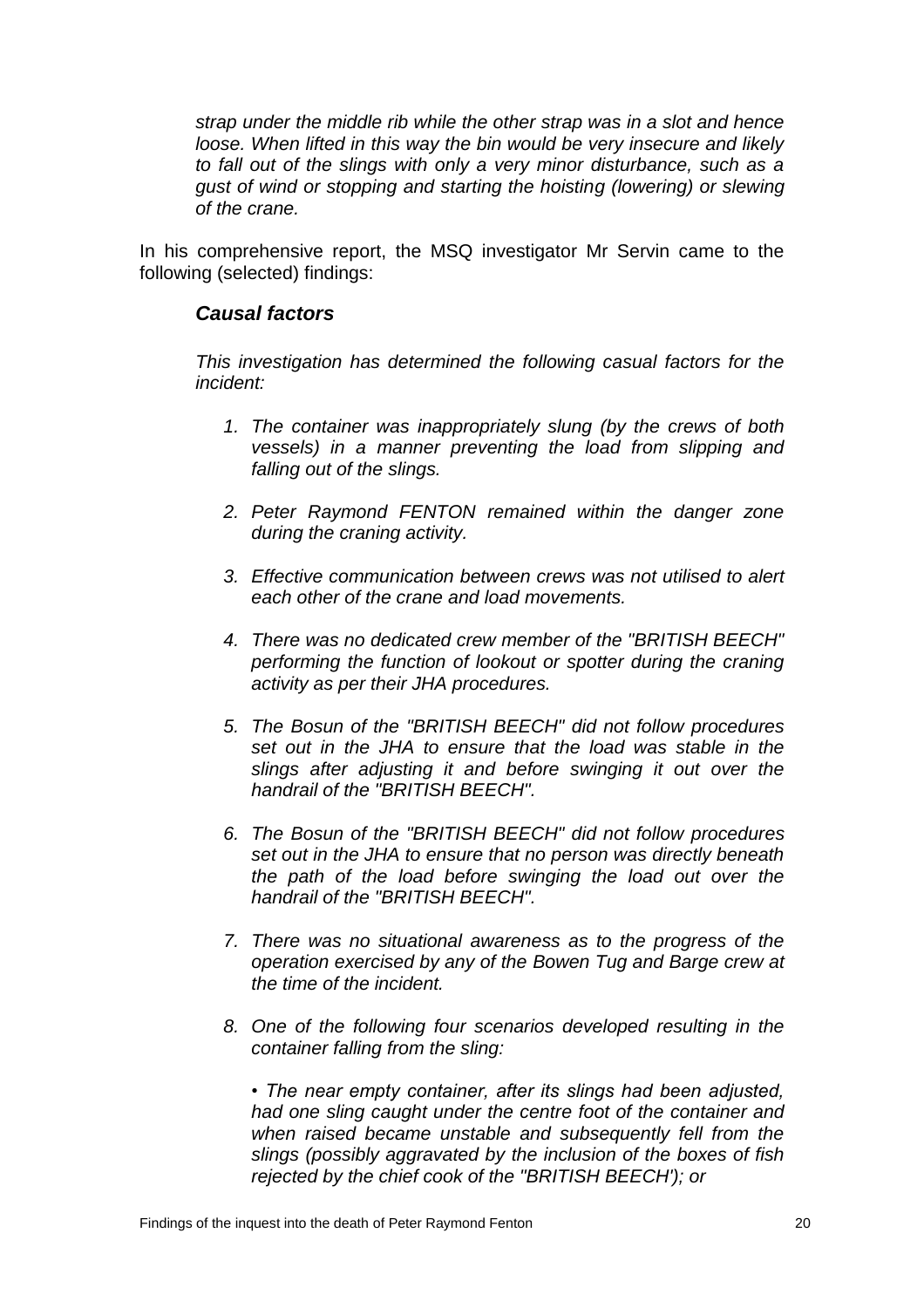*• The near empty container being slung through the open slots, parallel to the feet, had the slings move in towards each other towards the centre of the container, altering its centre of gravity and ultimately making it susceptible to fall from the slings (possibly aggravated by the inclusion of the boxes of fish rejected by the chief cook of the "BRITISH BEECH"); or* 

*• The near empty container being manoeuvred over the side of the ship, hit or clipped the hand railing causing it to overbalance and fall (possibly aggravated by the inclusion of the boxes of fish rejected by the chief cook of the "BRITISH BEECH'); or* 

*• The near empty container being once manoeuvred over the side of the ship, bounced off the ships side causing it to overbalance and fall (possibly aggravated by the inclusion of the boxes of fish rejected by the chief cook of the 'BRITISH BEECH').* 

#### <span id="page-23-0"></span>*Contributing factors*

*This investigation has determined the following contributing factors as to the cause of the incident:* 

- *1. No instructions were placed on the insulated container to identify appropriately safe lifting points and to indicate recommended techniques for safe lifting in compliance with the manufacturer's specifications.*
- *2. Peter Raymond FENTON was not wearing personal protective equipment in the form of a hardhat which was compliant with the Australian Standard AS/NZS1801.*
- *3. No prohibited or safety zone was created on the deck of the barge to restrict the movements of crew into the danger zone and ensure their safety while loads were being lowered or raised.*
- *4. Every crew member of the "BRITISH BEECH" was actively involved in the activity with no person taking on a solely supervisory capacity to oversee the safety of the operation and ensuring adherence to set procedures outlined in their JHA.*

*………….*

*6. The crew members from the "BRITISH BEECH" involved in the operation did not read the Common Job Hazard Analysis (JHA) which outlined all of the specific risks and procedures.* 

*7. Bowen Tug and Barge possessed no written procedures outlining craning operations in either their OH&S Policies or their Safety Management System Plan."*

…………………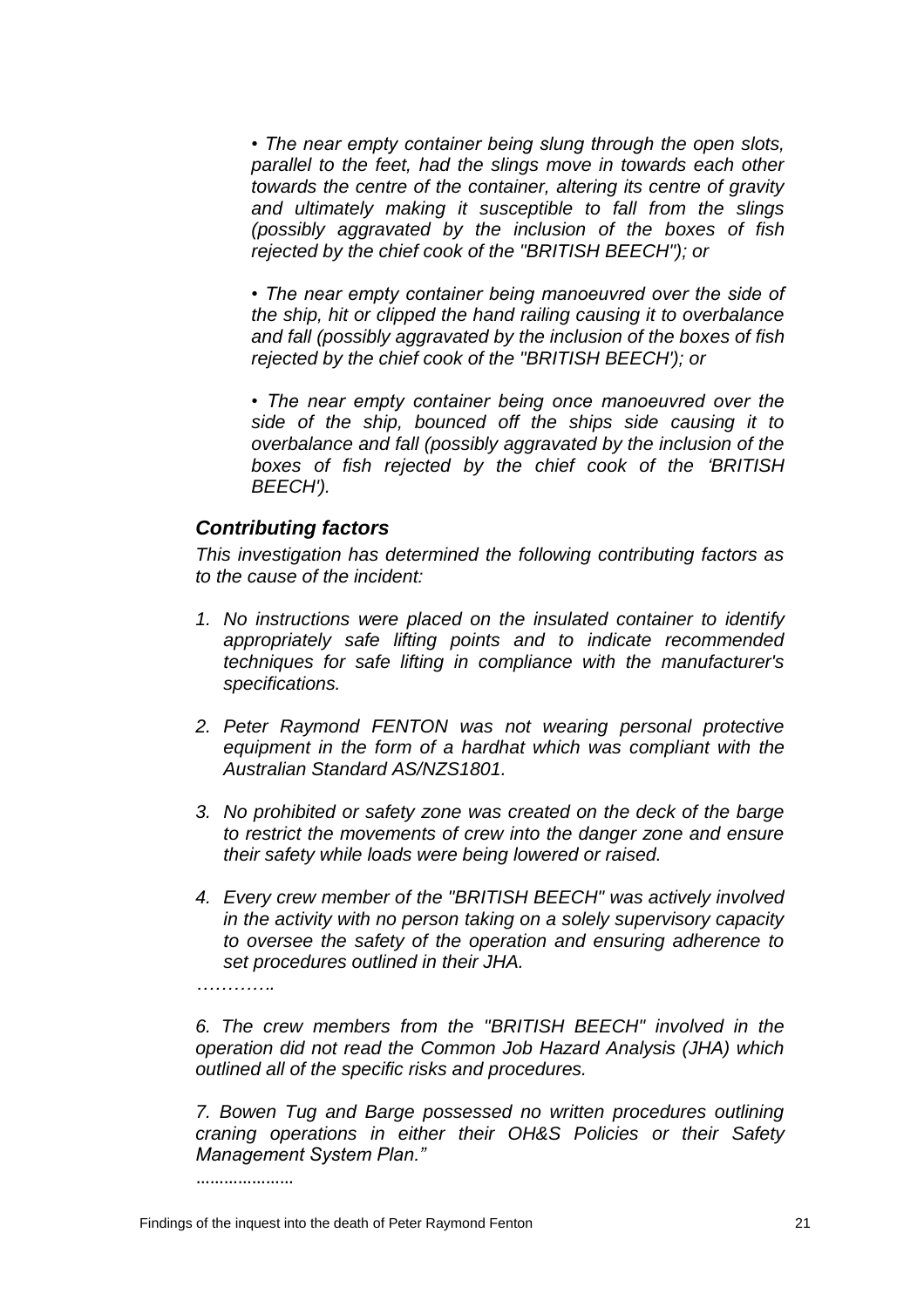### **ATSB Transport Safety Report**

The ATSB Transport Safety Report "*Fatality while storing the products tanker British Beech in Brisbane on 15 December 2011*" <sup>10</sup> also identified a number of contributing safety factors, which largely overlap those identified by Mr Servin:

- *The stores container was poorly rigged on board British Beech. As a result, it was easily unbalanced, and toppled free from its slings as it was being lowered to the barge.*
- *Bowen Tug and Barge had identified the need to spread the slings when lifting a stores container. However, there was no process in place to ensure that ships' crews were advised of this to ensure its safe return from the ship. [Minor safety issue]*
- *British Beech's crew did not warn the crew of the barge of the returning container and the barge crew were not paying attention to the operation. As a result, they were not aware that the container was being returned.*
- *The master of the tug and barge was in a position of danger when he remained in the fall zone under the suspended load.*
- *The crane operator did not adequately check the landing area for the*  load and incorrectly assumed that the tug master was clear of the *danger zone.*
- *On board British Beech, there was no agreed person in charge of the operation. As a result, the crane operator was, in the absence of any other clear direction, the person in charge.*
- *The job hazard analyses that had been carried out by Bowen Tug and Barge and the crew of British Beech, were not complied with. This removed multiple defences to the accident and exposed personnel involved in the operation to unnecessary risk. The implications of these decisions had not been considered by the crews.*
- *Bowen Tug and Barge's safety management system guidance for barge storing operations did not designate roles or responsibilities to specific individuals and a system for communicating with the ship's crew was not discussed and established. [Minor safety issue]*
- *Bowen Tug and Barge did not have an effective compliance auditing process in place to ensure that its employees were following the training they had received and the guidance contained in the safety management system documentation. [Minor safety issue]*
- *Compliance auditing on board British Beech had not identified that requirements of the job hazard analysis were not being followed by the crew during storing operations. [Minor safety issue]*
- *The lack of any record of incident reporting by Bowen Tug and Barge, and its employees, indicates an ineffective reporting culture within the company. Hence, the opportunity to learn from previous incidents was lost. [Minor safety issue]*

<sup>10</sup> https://www.atsb.gov.au/media/4086981/MO-2011-011-Final.pdf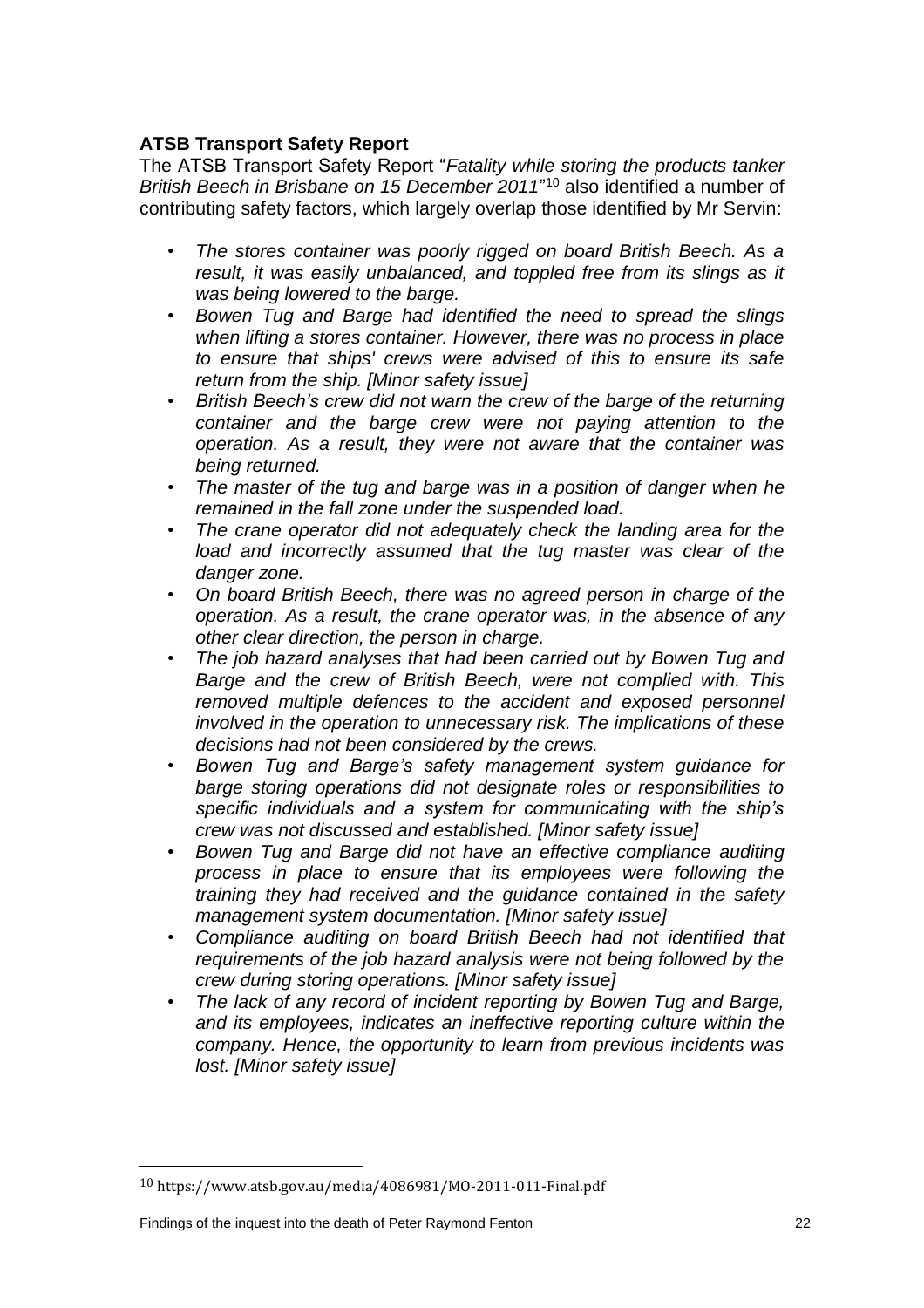## <span id="page-25-0"></span>*Conclusions*

Subject to the following additional clarifications, I am generally satisfied that all of the causal and contributing factors identified by Mr Servin and set out above are supported by the evidence. I adopt them for the purpose of these findings.

The main area of contention with regard to the findings of Mr Servin listed above was in relation to the second "causal factor"; namely the fact Mr Fenton remained within the danger zone during lifting and descent.

The family of Mr Fenton did not adopt this finding in their submission (as they did others made by Mr Servin) and submitted that more weight should be given to the actions of those aboard the *British Beech* when assessing the cause of Mr Fenton's death.

On this issue Counsel for BP Shipping and the crew of the *British Beech* submitted:

*The inexplicable decision of the deceased to remain in the "danger zone" or "drop zone" was a significant contributing factor. It was said to be a "rule of thumb" amongst the barge crew that they should stay clear of any loads going up to a ship or coming down. Unlike the other barge crew, the deceased did not remove himself from the loading area at any stage. The deceased was also aware of other incidents where contents of containers had fallen whilst being lifted or lowered, and indeed whole containers falling onto the deck. As Mr Cox in his evidence conceded, one cannot rely on the crew on the ship above doing the right thing, but that one must take common sense precautions to avoid risk of injury or death.*

The family accepted the submission of Counsel Assisting that Mr Fenton was likely to have been aware of previous sporadic incidents where loads had fallen in similar situations. This supports the finding that Mr Fenton's positioning, albeit nothing more than a short lapse of concentration, was a contributing factor in the events that led to his death.

The evidence was that there was a clear line of sight between the decks and the crews of the BT7 and the *British Beech*. The Bosun of the *British Beech* was positioned at the rail of the ship. I consider that the Bosun made a gross error of judgement in not checking the area below the 98kg load that he controlled.

The Bosun also failed to communicate in any way the imminent descent of the container to those on the BT7. Having regard to the evidence of those with experience in the industry about the usual positioning of those in Mr Fenton's situation it seems that the Bosun simply assumed that no one would remain in the loading zone.

However, this does not make the failure defensible because he was required to carry out a visual check and to communicate with the other crew pursuant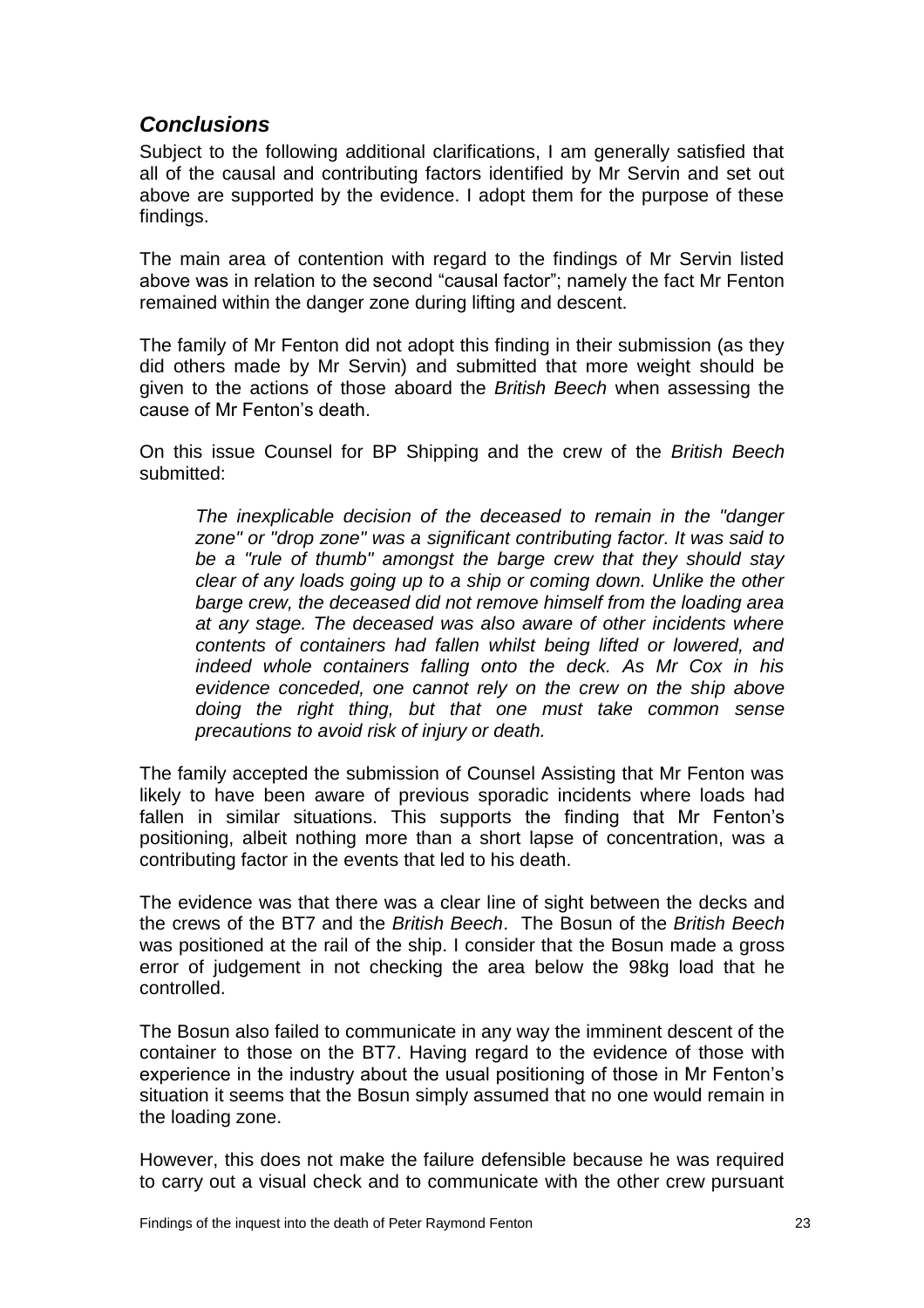to the JHA. Such requirements are properly imposed precisely because it was foreseeable that a person may remain in the danger area notwithstanding the usual practice.

It is also surprising that in 2015 reliance is placed on hand signals and shouting verbal warnings as the primary ways of alerting those who might be at risk from falling cargo. It should not be difficult to engineer an alarm or siren that was triggered, for example, by the activation of the stores crane.

I am not able to reach a conclusion as to the precise cause of the container falling from its slings. In his evidence to the inquest Dr Grigg considered it unlikely that the two returned boxes of fish alone would have caused the container to become dangerously unstable.

It is likely that the boxes exacerbated a situation that was already unstable due to a failure to position the straps in such a way that the container was properly balanced. The crew on the *British Beech* agreed that they did not pay close attention to the manner in which the crew of the BT7 had rigged the containers. They incorrectly assumed that because the fully laden containers were secured through the open tyne holes it was safe to rig the empty containers in the same manner.

There was no evidence that fully laden containers slung through the open tynes had ever fallen from slings. The safest way to rig an empty container would have been through the closed tyne holes. At the same time, there was no communication between the crews about how to sling the containers.

Third Officer Sharma admitted that he had made some adjustments to what, he and the Bosun acknowledged, was a situation where the container was unbalanced when first lifted off the ship's deck. In those circumstances, I consider the Bosun and Third Officer Sharma should have had a heightened awareness of the potential instability of the container, and the risk that it might escape from the slings. However, both gave evidence that they were not focused on the load after it cleared the ship's rails.

#### <span id="page-26-0"></span>**Risk management policies and procedures**

The inquest was provided with extensive documentation from BTB setting out workplace health and safety policies, though none of the current documentation dealt specifically with crane operations as involved here. The evidence from Mr Marquart and Mr Cox was that while they were provided with access to this material, they had only received limited training on matters that pertained mostly to the wearing of high visibility gear, steel capped boots and hard hats.

Insofar as there were practices in place for the wearing of hard hats these were not followed. Mr Cox told the inquest that while he had been initially instructed in the wearing of hard hats he would wear one only occasionally. It is clear from his evidence and that of Mr Marquart that it was usual for no hard hats to be worn during dogging work for BTB.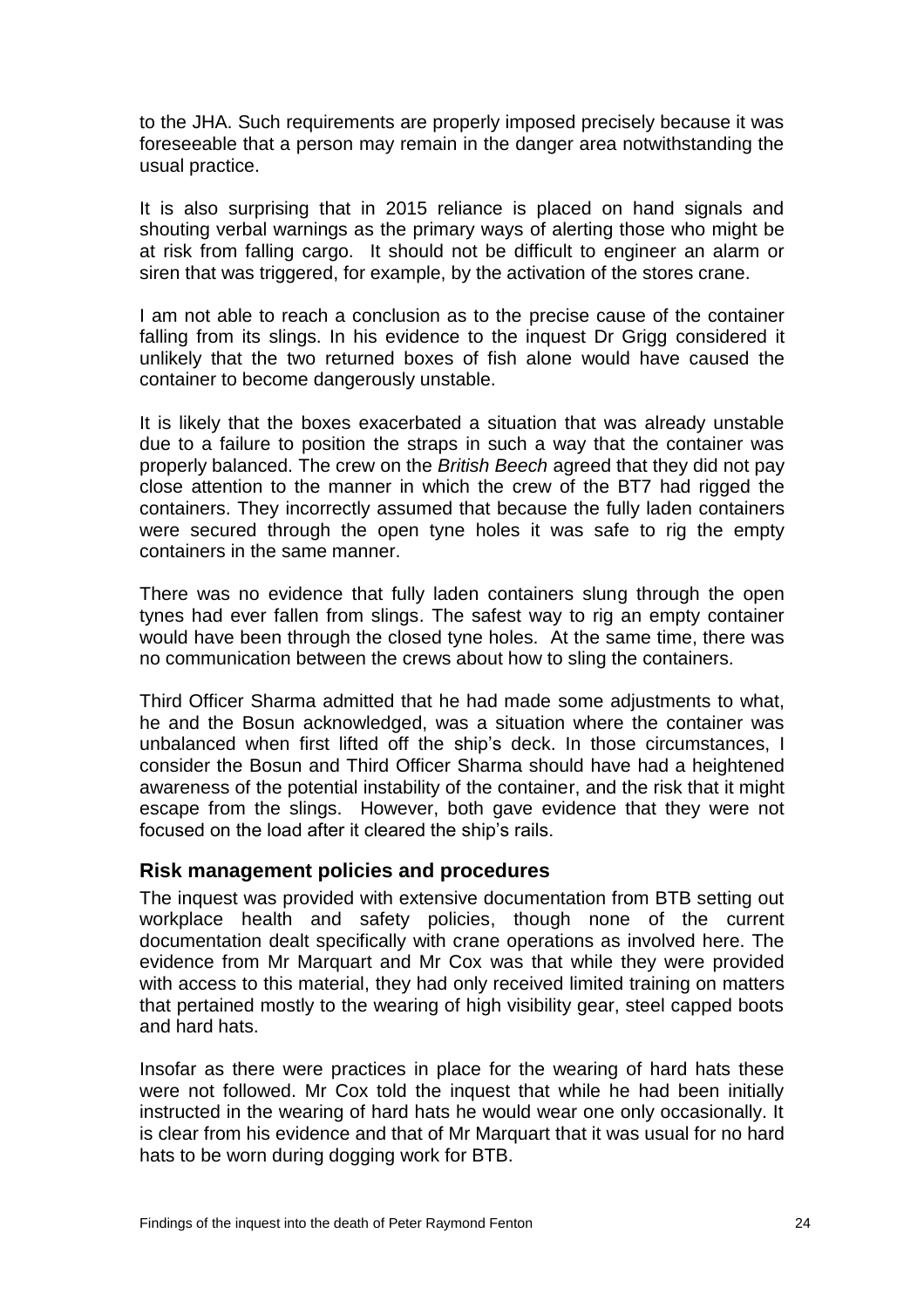However, it is clear that the failure to wear a hard hat had no bearing on Mr Fenton's death. The other injuries he sustained were catastrophic and would not have been prevented by a safety helmet.

If there was any instruction on the need for a crew member to act as "lookout" then it was not followed on this occasion. It seems unlikely that it such a practice was regularly adopted. Conversely, I accept from the evidence that, while there was no formal training in relation to "exclusion zones" that it was well known that BTB staff were to stay clear of areas where loads were being raised and lowered.

Notably, Mr Cox told the inquest that sometimes a ship's crew would not give any notification that a load was on its way down to the barge and this was just one reason why it was always his practice (and in his experience, that of the other crew) to stay clear. The evidence of his colleagues was that Mr Fenton usually adopted such a practice, making it all the more puzzling why he chose not to on this occasion.

I accept the submission that the workplace health and safety policies aboard the *British Beech* were adequate insofar as they related to the loading and unloading of provisions via the deck crane. I am also satisfied that the operator of the ship took tangible steps to ensure the crew were aware of the requirements.

It is clear though, that aspects of the policy, which took the form of the JHA were not followed. In particular there was an acknowledged failure to ensure that one member of the crew oversaw the task without becoming actively involved. There was also a failure on the part of the Bosun to check the area below the load before lowering it. In addition he failed to provide any warning to the crew that the load was on its way.

The overwhelming impression left by the events is one of complacency on the part of the Bosun and Mr Fenton. As the most experienced men involved in the movement of goods between the barge and the ship, they are likely to have been involved in thousands of such manoeuvres without incident. This is likely to have led to complacency, which manifested itself in basic errors of judgement from both men, resulting in tragedy.

The same conclusion was reached in the ATSB report into this death:

*It is likely that both the ship's and the barge's crew viewed the storing operation as a mundane task and had, therefore, become complacent and developed a false sense of security about the dangers associated with loading and unloading stores. Consequently, the practices followed by both crews during the storing operation resulted in the breakdown of several identified risk minimisation controls contained in the respective JHAs.*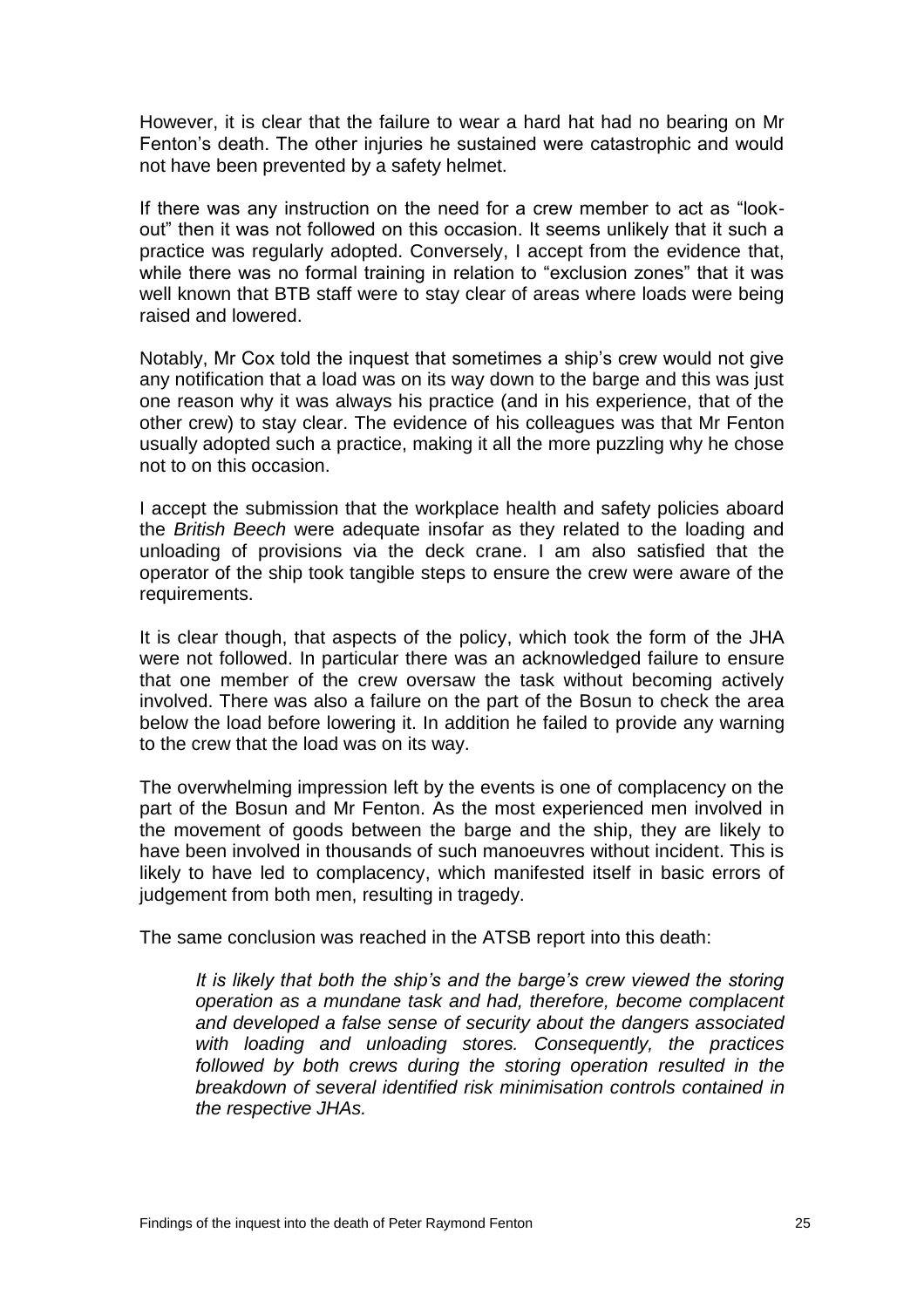## <span id="page-28-0"></span>**Findings required by s. 45**

I am required to find, as far as is possible, the medical cause of death, who the deceased person was and when, where and how he came by his death. As a result of considering all of the material contained in the exhibits, I am able to make the following findings:

<span id="page-28-3"></span><span id="page-28-2"></span><span id="page-28-1"></span>

|                   | <b>Identity of the deceased</b> – The deceased person was Peter Raymond<br>Fenton.                                                                                 |
|-------------------|--------------------------------------------------------------------------------------------------------------------------------------------------------------------|
| How he died -     | Mr Fenton was struck by a large food storage<br>container, which fell while being unloaded<br>from an oil tanker to an adjacent barge on<br>which he was standing. |
| Place of death –  | He died in an ambulance en route to the<br>Princess Alexandra Hospital at Brisbane, in<br>Queensland.                                                              |
| Date of death $-$ | He died on 15 December 2011.                                                                                                                                       |
| Cause of death -  | Mr Fenton died from multiple injuries, due to, or<br>as a consequence of impact by a falling<br>container.                                                         |

### <span id="page-28-6"></span><span id="page-28-5"></span><span id="page-28-4"></span>*Comments and recommendations*

Section 46, insofar as it is relevant to this matter, provides that a coroner may comment on anything connected with a death that relates to public health or safety, the administration of justice or ways to prevent deaths from happening in similar circumstances in the future.

In many inquests it is difficult to formulate tangible solutions to the key causes of a death. Recommendations may also be made without an appreciation of the likely costs of implementation and the necessary regulatory framework.

Fortunately, one of the proximate causes of Mr Fenton's death can be addressed (and indeed already is being) by a relatively inexpensive engineering solution. The inquest heard that the use of fully enclosed cage systems for the task in which Mr Fenton was involved is now the norm, at least in the Port of Brisbane and on BP ships. This has the benefit of ensuring that an unstable load is unable to fall. The sling mechanism also worked in this way if applied correctly through the enclosed slots of the container; however, the cage system is less susceptible to the adoption of alternate, and unsafe, means of use. In this regard, Mr Servin's report recommends that:

*A regulatory requirement is imposed to ensure that the hoisting of pallets, crates or containers from ship to ship; ship to shore or shore to ship be completed by means of appropriately rated caged systems.*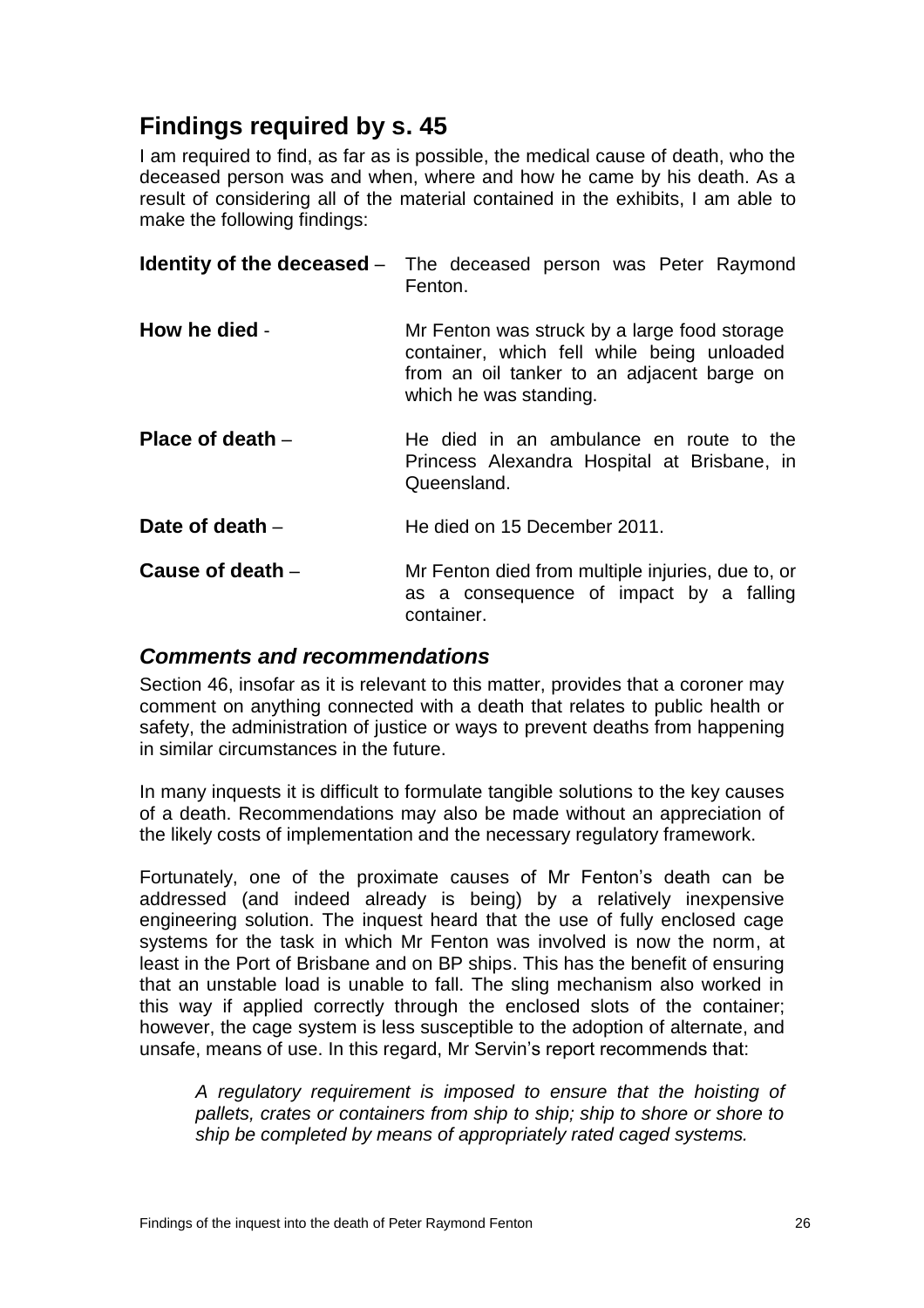Mr Servin's report also contains a number of other practical recommendations, which, if implemented, would significantly enhance safety for workers such as Mr Fenton. These are set out in the attachment to these findings.

However, the complex regulatory environment for workplace safety in the context of the movement of goods between ships, and between ship and shore is evolving. It appears that a National Stevedoring Code of Practice, originally released in May 2013, has only recently been endorsed by Safe Work Australia.

The Australian Maritime Safety Authority also advised me that there are significant changes proposed to Marine Order 32, which was made under the *Navigation Act 1912.* The objective of those changes is to give primacy to work health and safety legislation, and in particular the proposed National Stevedoring Code of Practice. This was said to ensure that stevedoring practices are regulated in a "consistent and appropriate manner".

Having regard to those developments, I do not propose to suggest any prescriptive regulatory solutions. Instead, I recommend that my findings, and Mr Servin's recommendations relating to safety enhancements, be provided to Safe Work Australia for consideration in the development of relevant model work health and safety legislation, including the National Stevedoring Code of Practice.

I close the inquest.

Terry Ryan State Coroner Brisbane 19 June 2015